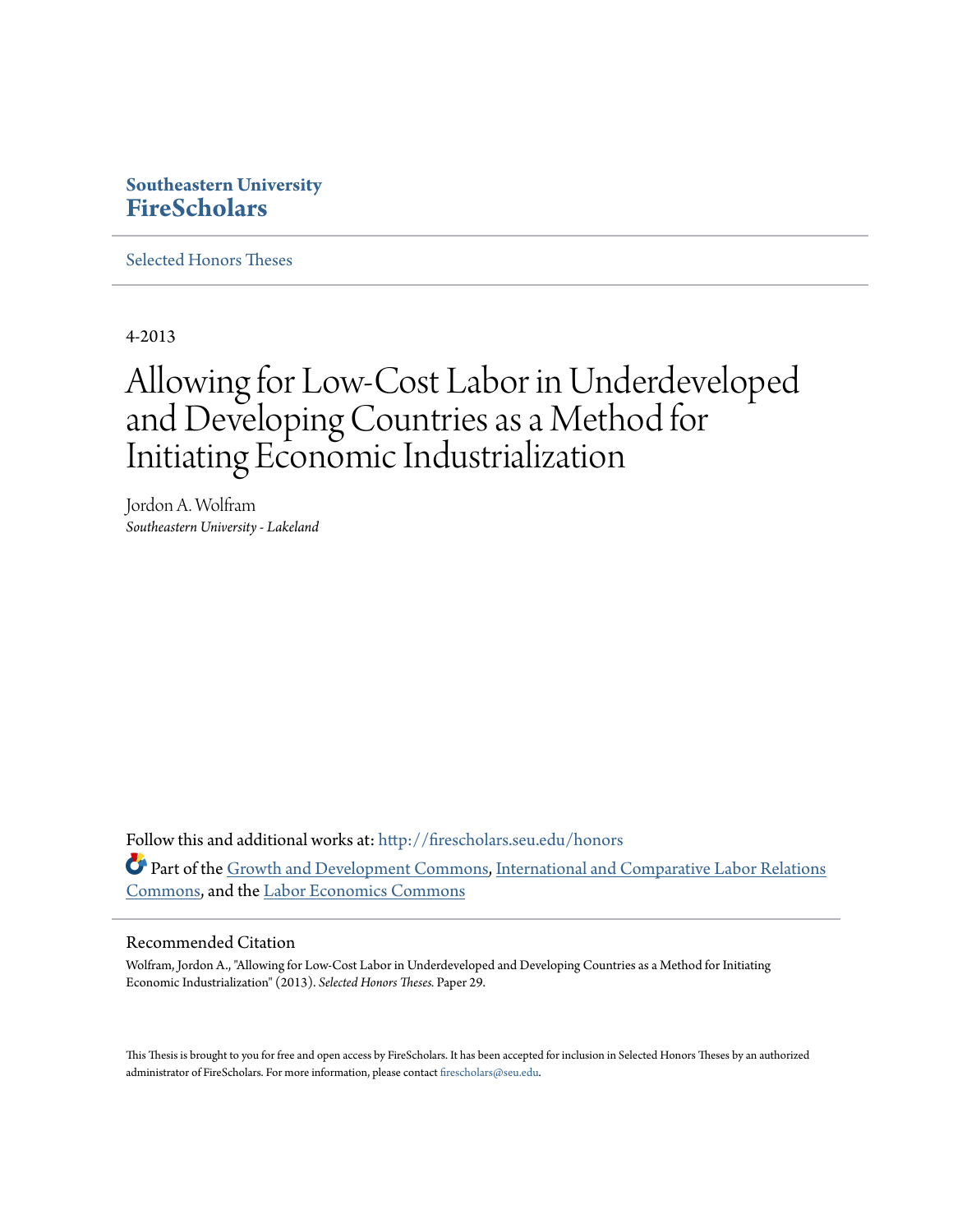# Allowing for Low-Cost Labor in Underdeveloped and Developing Countries as a Method for Initiating Economic Industrialization

A Thesis Presented to the Faculty of the College of Business and Legal Studies

of

Southeastern University

in

Fulfillment of the Honors Program Thesis Requirement

in concordance with

The Department of International Business

by

Jordon A. Wolfram

April 01, 2013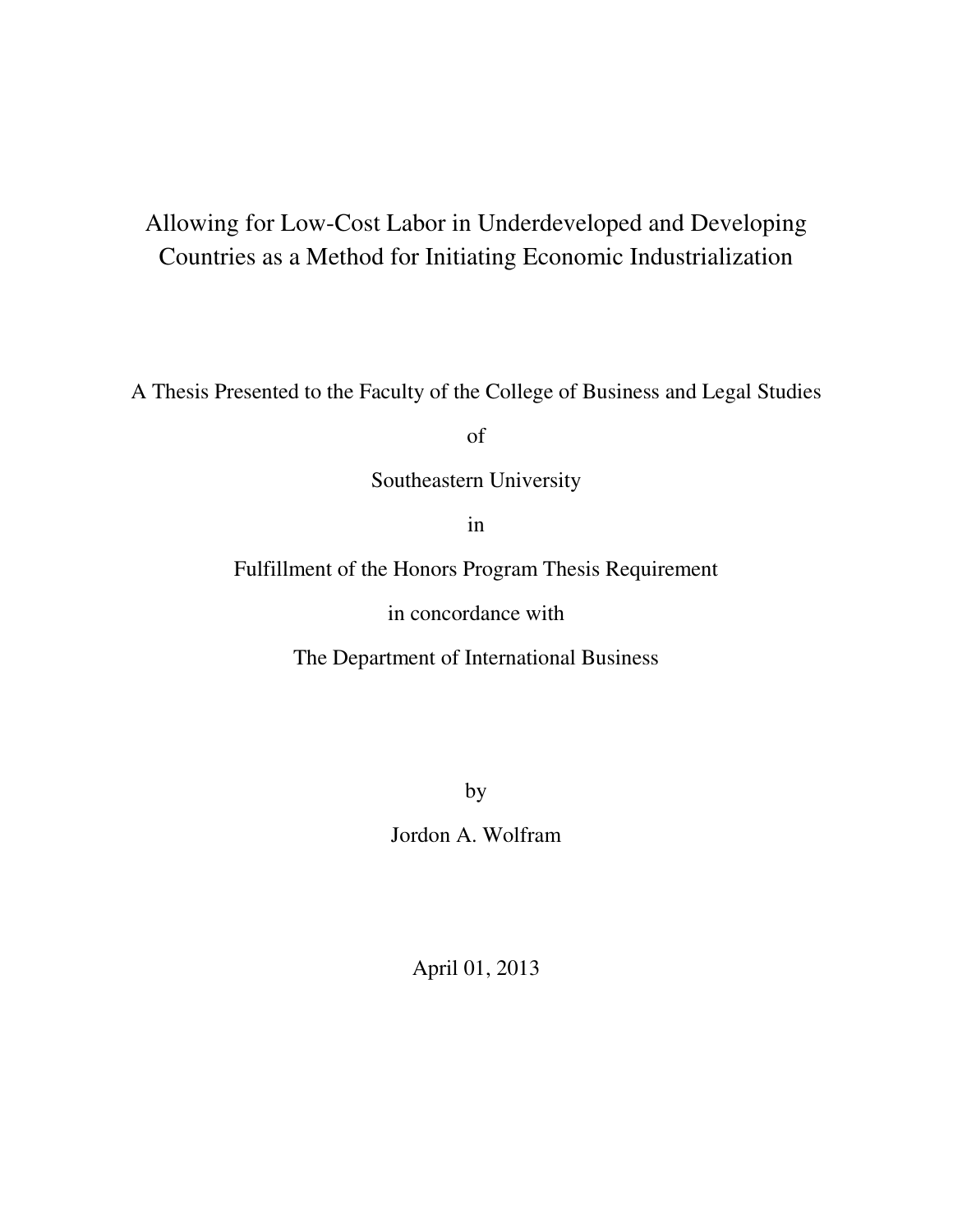### **Contents**

| Abstract                                                        | 3  |
|-----------------------------------------------------------------|----|
| Chapter 1: Introduction                                         | 4  |
| Chapter 2: Review of the Literature                             | 6  |
| Section 1: Outcomes of economic industrialization               | 8  |
| Section 2: Effects of industrialization on quality of life      | 11 |
| Section 3: Creating a competitive market and working conditions | 14 |
| Chapter 3: Methodology                                          | 17 |
| Chapter 4: Analysis                                             | 18 |
| Section 1: Industrialization and the economy                    | 18 |
| Section 2: Creating a competitive market                        | 20 |
| Section 3: Sociological issues and quality of life              | 23 |
| Section 4: Specifics                                            | 26 |
| Vietnam: Early stages of a transitional economy                 | 27 |
| China: Later stages of an industrializing economy               | 30 |
| Japan: A developed economy                                      | 33 |
| Charts                                                          | 36 |
| Conclusion                                                      | 38 |
| References                                                      | 39 |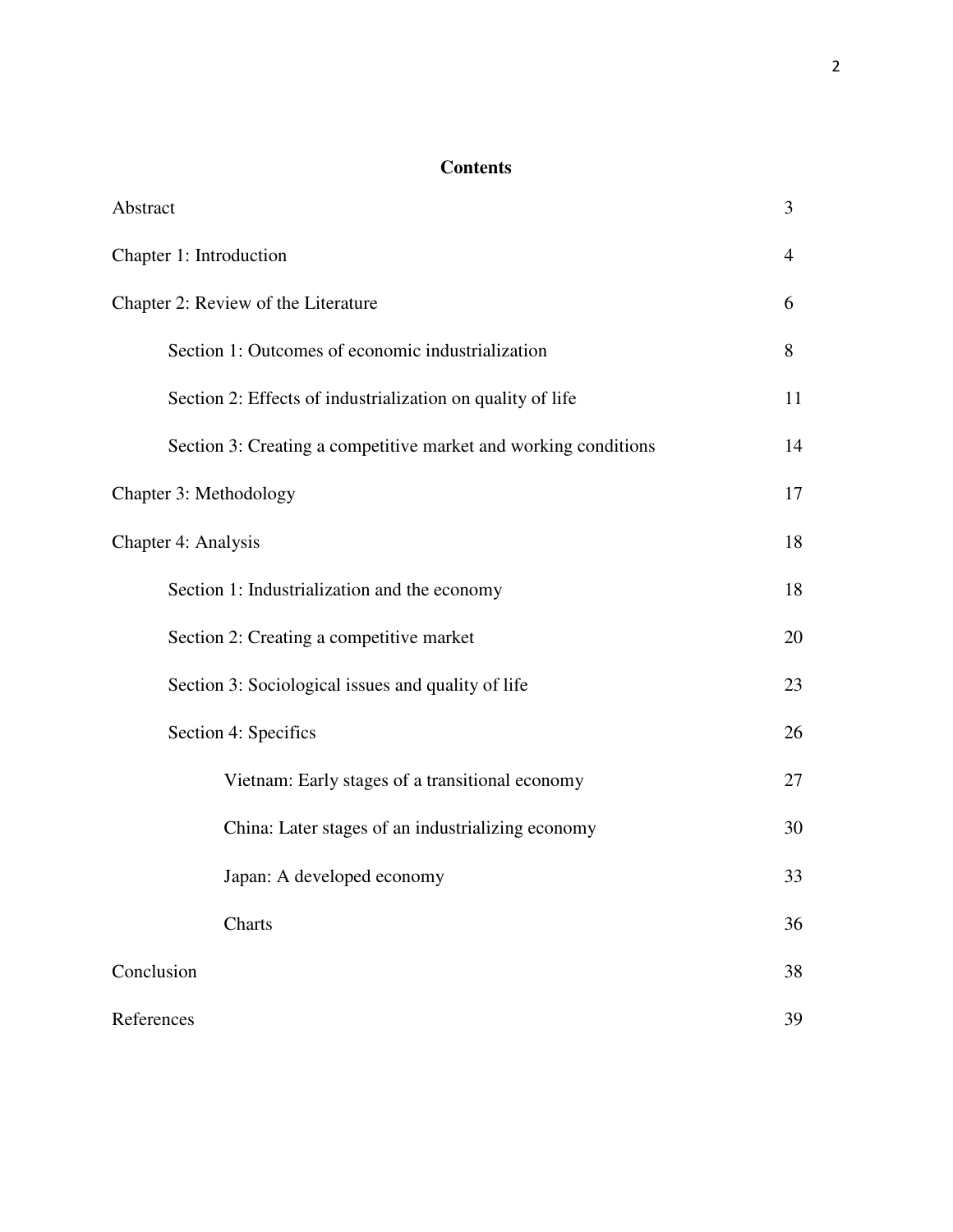#### **Abstract**

The topic presented here closely examines the link between low-cost labor and the affect that it has on initiating industrialization in underdeveloped and developed countries. It can ultimately create a better standard of living for a country's general population in the future, but the initial conditions for the laborers can be harsh. The low wage labor force achieves this goal by creating a competitive labor market which has the ability to stimulate economic growth. Once the initial steps of creating manufacturing and industry are achieved, then the general standard of living has robust potential to increase in the country as a whole. It is an idea that sacrifices may need to be made in the present in-order to benefit the future because without this initial sacrifice to boost growth, a country's economy could remain largely stagnant. This thesis reviews the literature surrounding this topic and then uses historical statistics and data - with a focus on the countries of Vietnam, the People's Republic of China, and Japan – to exemplify these trends. Economic growth, labor conditions, and the current and long term economic effects of low-cost labor are reviewed.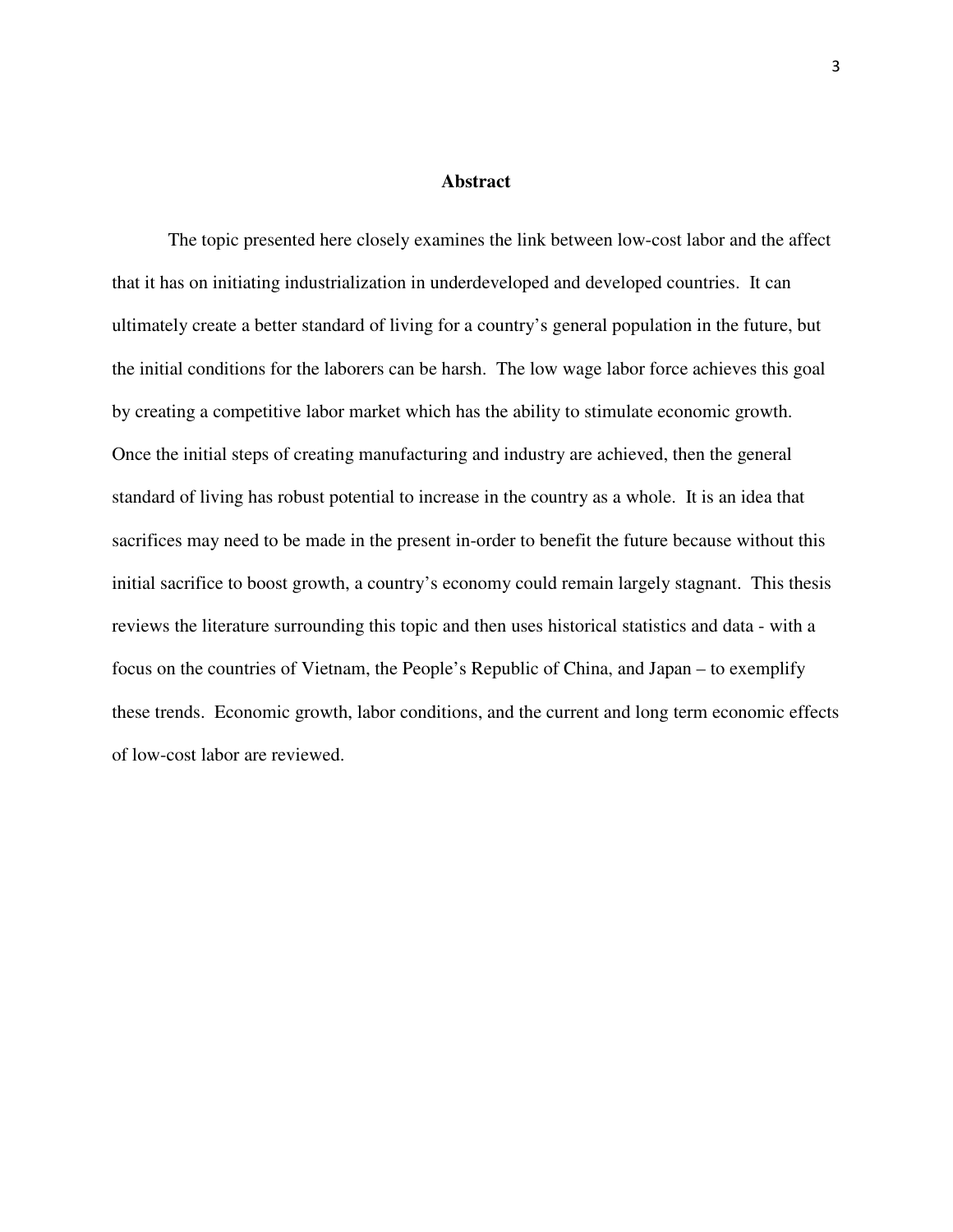#### **Chapter 1: Introduction**

History has shown the economic trend that occurs when a country encourages the use of low wage labor to induce manufacturing opportunities. It is a trend that often leads to industrialization because the cheaper labor force helps to make the country competitive on a global scale and this ultimately is the first step involved with a country leaving a traditional agrarian lifestyle and beginning basic manufacturing. As this industrialization expands, the manufacturing processes become more efficient, and current technology is instituted as part of the process. The maintenance and development of these new processes involves hiring more skilled laborers which increases the country's emphasis on education and ultimately begins to create a middle class of national, educated, working citizens. This is the beginning of the country reaching a general higher standard of living because products become cheaper due to more efficient manufacturing and workers begin to demand a higher pay. An article by Li and Zhong (2009) says, "The underlining assumption is that as a country gets richer by industrialization, it is more likely for that country to provide better welfare benefits to its citizens."

A country's culture, government policies, stability, and general acceptance for change are major factors that decide whether a country will succeed in achieving and going beyond industrial manufacturing as the primary source of income. Also, external factors such as wars, the global economy, natural disasters, and outside government interference can help or prohibit a developing nation from advancing. For example, many of the Middle Eastern nations did not follow the traditional industrializing process because of their large natural resource of oil that allowed them to advance quickly once the demand for their product became high. These countries gained wealth at an astronomical rate. Their need for a competitive wage labor force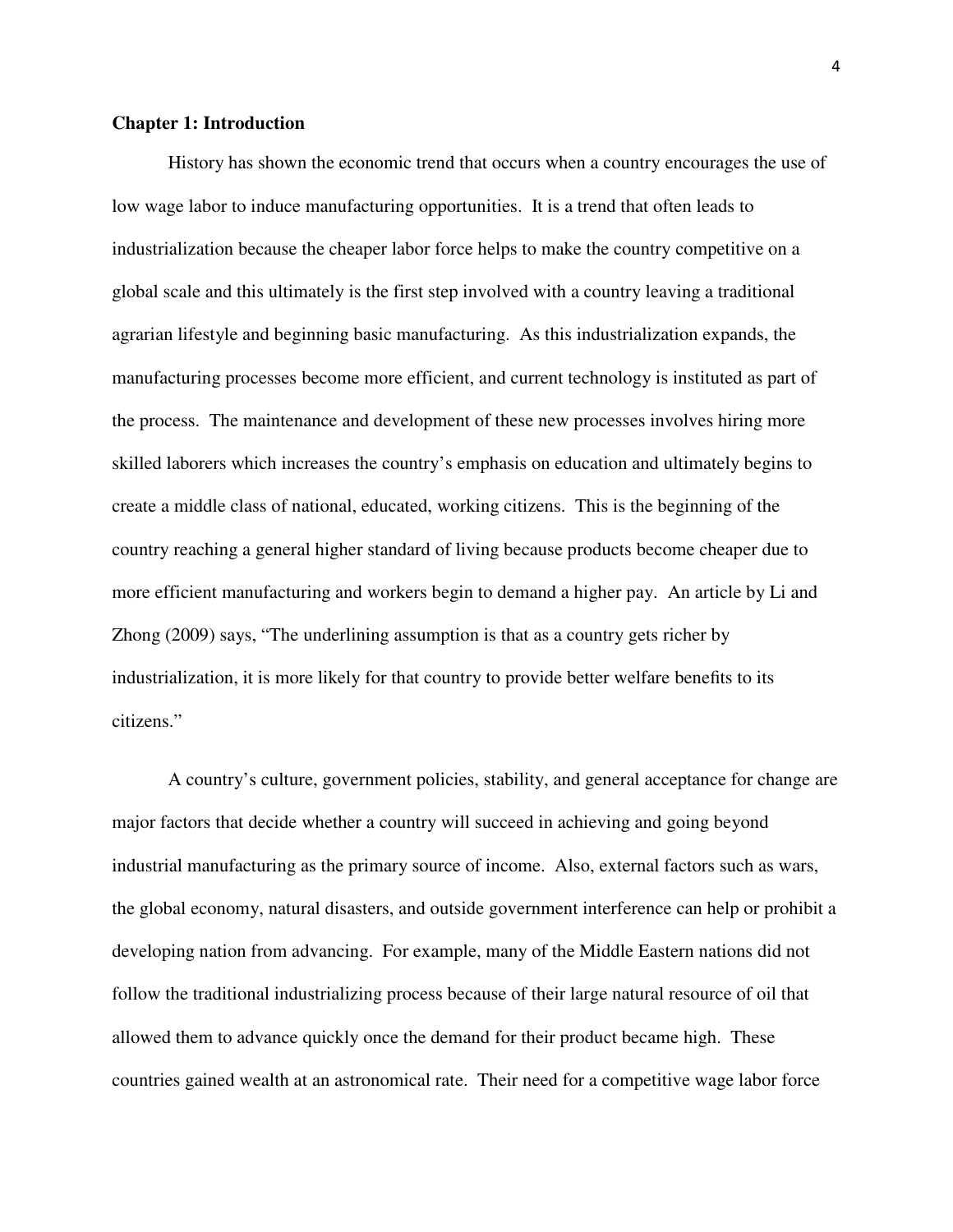was transcended by this external factor. Also, an insurmountable amount of writing exists concerning the importance of government in the role of economics. In 1944, author F. A. Hayek wrote the book, The Road to Serfdom, which lengthily and objectively emphasized the importance of a country maintaining an economic model that is largely decentralized from the government. This thesis does not seek to enter into this topic, but instead it will focus on the creation of a competitive market through a low wage workforce. The countries of China and Vietnam – both of which are still under strong socialist rule - have indicated that as long as government (central or not) is willing to instigate policies that allow for Foreign Direct Investment (FDI) and a certain amount of free trade, then creating a low-cost labor force that is globally competitive can attract both national and international business investors and companies that can establish operations in these countries. For this reason, this thesis seeks to focus on the futuristic benefits that a low wage labor force can specifically create and disconnect itself from the larger debate of all of the factors that must be considered in-order to generate industry. Monetary compensation for the common laborer during the initial phase of industrialization would not be ideal even from the view of Purchasing Power Parity (PPP) which would lead some to argue that using low-cost labor as an economic incentive is not a wise step for a country.

This thesis will objectively examine the argument that low workers' wages can be beneficial in the long-run in less developed countries in order to achieve industrialization and ultimately create a better standard of living for a country's general population in the future. The low wage labor force achieves this goal by creating a competitive labor market which has the ability to stimulate economic growth. Once the initial steps of generating manufacturing processes and industries are achieved, then the general standard of living has robust potential to increase in the country as a whole. Consequently, sacrifices may need to be made in the present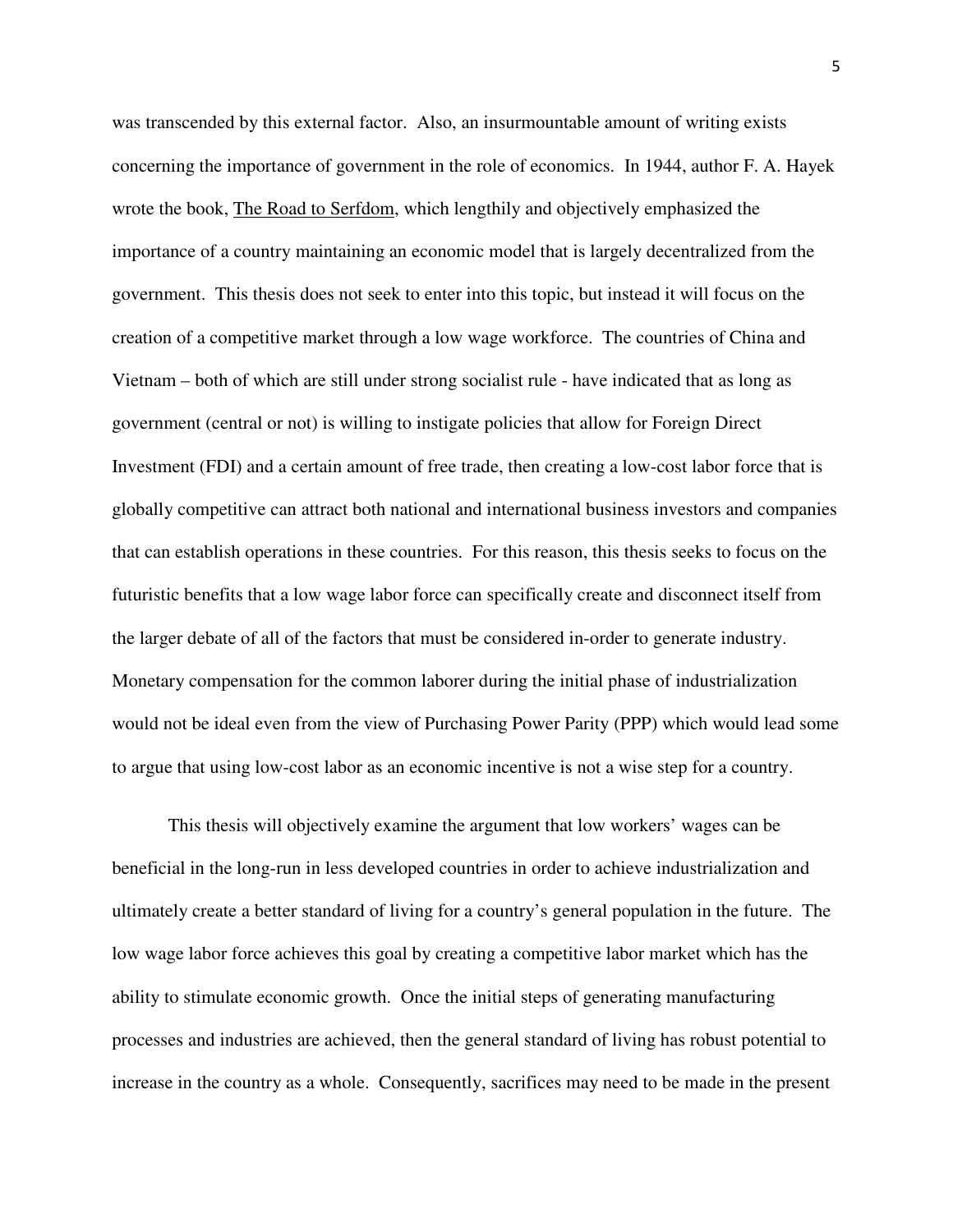in order to benefit the future because without this initial sacrifice to boost growth, a country's economy could remain largely stagnant. Conditions in countries that have been classified as "underdeveloped" have been shown to be detrimentally worse than those which fall under the label of "developing" or "developed". Therefore, this thesis seeks to investigate the validity of allowing for sub-par working conditions and pay to exist in an underdeveloped country as a way of creating jobs and industry that could not initially be acquired without this competitive advantage.

The methods that will be used to determine the validity of this idea will involve the use of historical statistics to show the economic benefits that occur once an underdeveloped nation begins the process of industrialization. It will continue to view how the developing stage and the developed stage affect the country's finances and eventually the individual's quality of life. Measurements such as a country's per capita income, gross domestic product (GDP), and purchasing power parity (PPP) will be used to assess economic improvements in countries included in this study. Measuring total quality of life would involve generating statistics for education, housing quality, and other sociology-based measurements, which are harder to obtain in accurate measurements and therefore this thesis will focus largely on a country's economics with the assumption that economic growth will also improve general living outcomes such as caloric consumption and life expectancy.

#### **CHAPTER 2: Review of the Literature**

Wen-hui Tsai introduces the idea that people who live in developing countries view words such as "industrialization", "economic growth", and "modernization" all as symbols of a pathway to one decisive goal: "a better way of life." The literature review will introduce the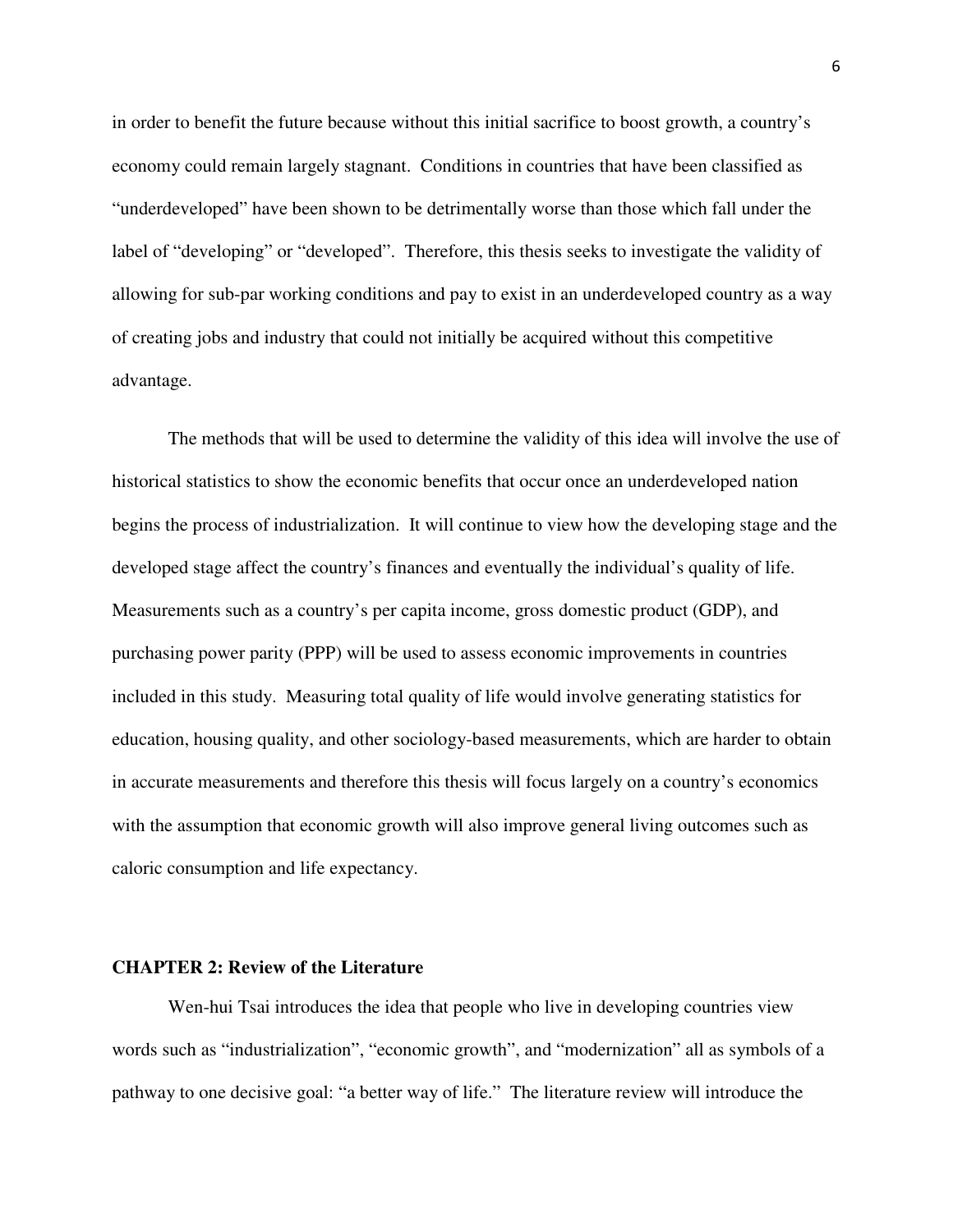economic benefits and disadvantages that industrialization creates, the improvements and decrements concerning quality of life that industrialization brings, the environment that is necessary for creating a competitive market that can sustain industrialization, and the working conditions that are involved in this process. In order to discuss industrialization and its economic effects, authors have generated descriptive words for each stage of this process. The term "industrialization" has no exact known origin, but it has been well defined by Alex Inkles through a work written in 1993. It is important to define this term from the start and therefore it is quoted below:

The process of increasingly shifting the composition of all goods produced by any society in two major respects: first, the share of all product resulting from manufacture rather than from agriculture increased markedly and, second, there is a major shift in the share of all fabrication which is undertaken not by craft hand-labor but by machine processes, especially as driven by inanimate sources of energy (Inkeles, 1993).

 Inkles does not only define industrialize well in his work, but he also provides powerful insight into this topic by defining words that pertain to industrialization such as "quality of life" and "modernization". He separates words like modernization from industrialization stating that although they are similar, industrialization focuses on manufacturing and a move away from agrarian lifestyle whereas modernization focuses on technological, economic, and social change in which manufacturing does not necessarily need to occur. Authors Phelps and Ozawa define the stages of the industrialization process as being proto-industrial, industrial, and post-industrial. "Proto-industrial" is often correlated with the word "undeveloped nations" or "underdeveloped nations" and it is a stage where a country does not participate in manufacturing on a large scale nor has it developed the technology or infrastructure to achieve this. "Industrial" is typically correlated with the term "developing nations" which are countries that have begun large-scale manufacturing and countries where processes such as developmental infrastructure and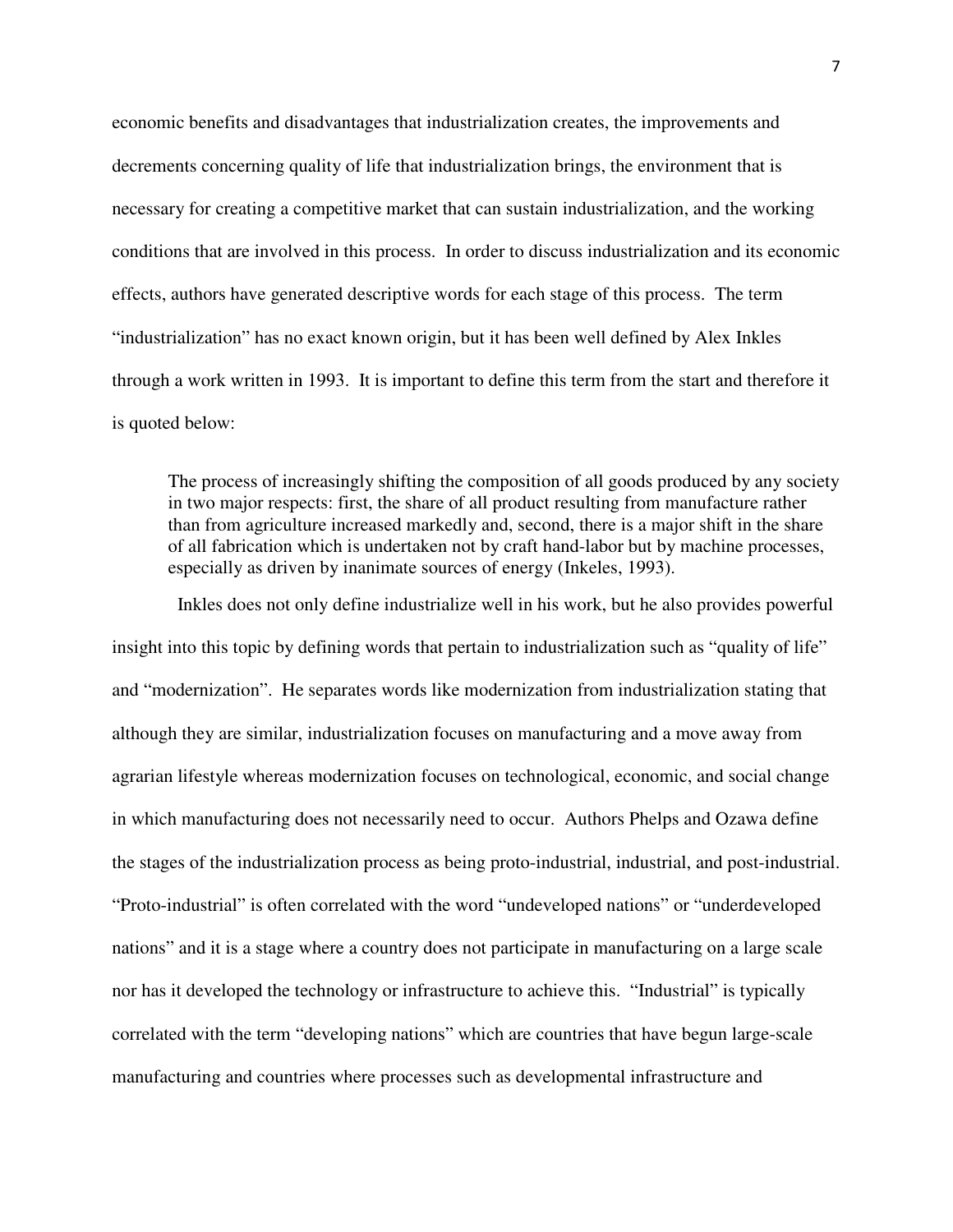urbanization have fundamentally occurred. "Post-industrial" – often linked with "developed nations" – is the stage of economic development where the amount that a country manufactures decreases as other, more competitive nations arise to fill this gap. At this point, post-industrial countries typically develop a highly-skilled service market in the area of resource management (Phelps and Ozawa, 2003).

For the purpose of organization, the literature review from this point has been separated into three separate sections.

**Section 1: Outcomes of economic industrialization**. An article written by Bye & Mournier (1996) discusses the changes that industrialization has brought to countries with a focus on England and France. The article is split into two major sections. The first section introduces different developmental theories about how industrialization patterns occur and why they occurred in certain countries. The second section of the paper discusses the role of labor in the industrialization process. How people moved from agrarian lifestyles into factory jobs and how wages slowly changed including the creation of a minimum wage. It discusses the labor conditions that were necessary to make this process happen and the ultimate effects that this had on society. As a review, this paper is immensely important being that England is considered the birthplace of modern industrialization and it shows how even back then, many of the same conditions for market stimulation applied. Cristobal Kay, through his article published in 2002, compares and contrasts how countries begin to receive the benefits of industrialization. He compares Latin America with East Asia and is able to show how East Asia has achieved greater modernization than Latin America due to its ability to completely industrialize even though Latin America had achieved economic independence long before East Asia. In the case of Latin America, they did receive high economic growth rates for an extended period of time after World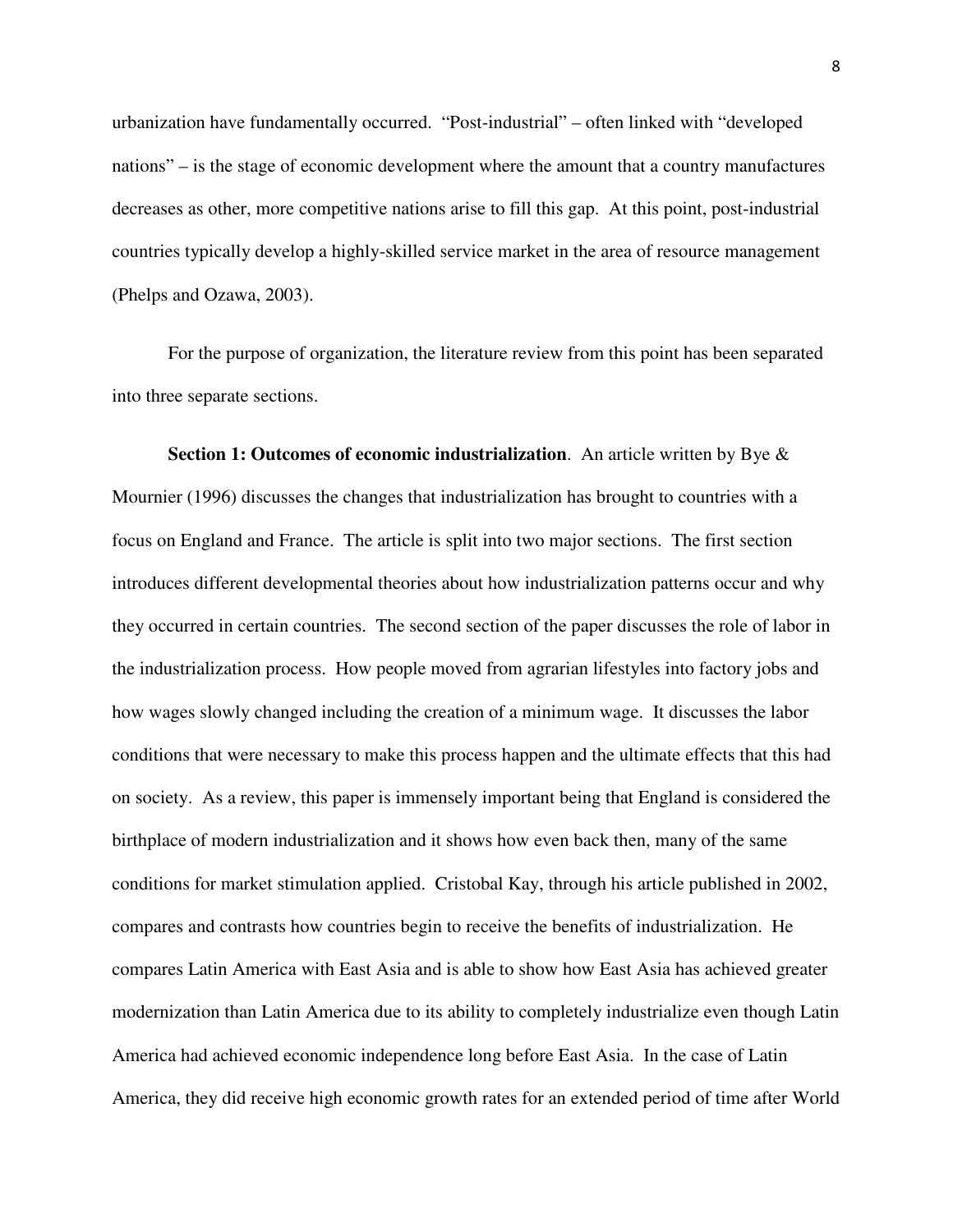War II, yet financial management and inability to bring manufacturing technology to the agrarian sector severely slumped growth by the 1980s. In contrast, East Asia was able to bring manufacturing to most areas of its economy and improve efficiency without incurring too much debt. This has ultimately allowed these countries to surpass the economies of Latin America which had previously been much larger.

A specific example of this is given by Nguyen and Ezaki concerning the country of Vietnam. The authors discuss how regional and global trade agreements have benefitted the country of Vietnam. The authors wrote:

When Vietnam started economic reforms 20 years ago, it was a very poor country with a per capita income of less than \$200 US. Most Vietnamese people then lived below the poverty line with an estimated poverty incidence of over 70%. The rapid economic growth over the last decade has not only increased the national income, but also sharply reduced the incidence of poverty. The percentage of poor people fell sharply to 50% in 1993, 37% in 1998 and 15% in 2002 (GSO 2000, 2003). The absolute poverty incidence based on the food poverty line also fell from 25% to less than 10% between 1993 and 2002.

These are specific, credible statistics that show how manufacturing can greatly boost a country's economic wealth. For Vietnam, it was necessary to instigate open trade policies so that the country could provide the low-cost manufacturing labor that other countries desperately needed. This has created benefits for this country in the form of countless new jobs. Countries such as China, Brazil, Mexico, and Bangladesh all have similar stories to that of Vietnam and there is supporting literature for each country.

Author Firebaugh uses a mathematical equation written to prove that there is an "r" value of 0.98 between industrial growth and income growth. This "r" value shows that the vast majority of the data is within an acceptable range of standard deviation which validates the data. Firebaugh ran the data through 59 of the 61 Third World Countries to obtain his data and he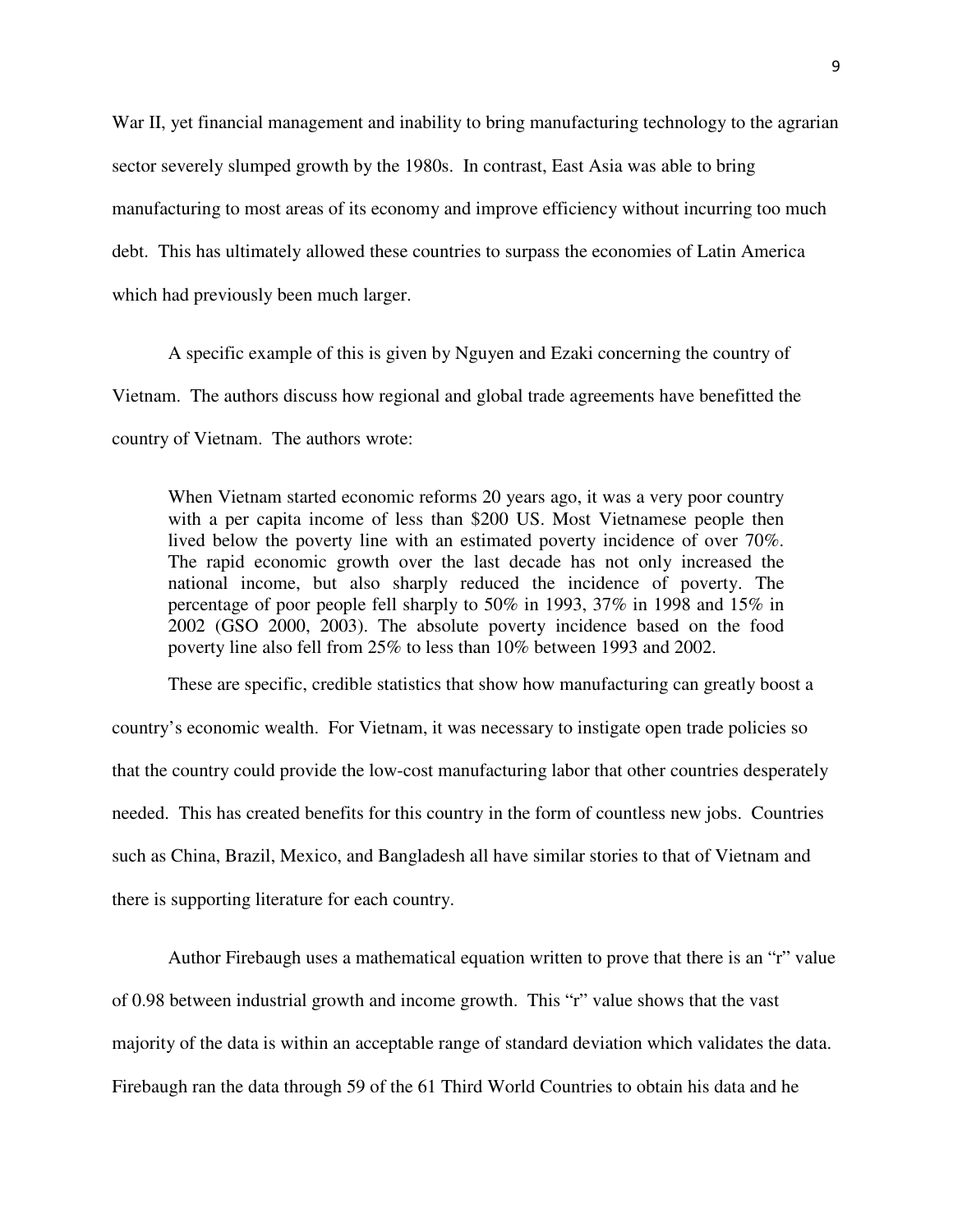came to some interesting conclusions. The first is that "Successful industrialization means that manufacturing growth does not just boost manufacturing, but boosts other economic sectors, as well" (Firebaugh, 2004). The second point that was made is that income and industrial growth are directly related to each other in Third World Countries where an increase in one will increase the other. Firebaugh has shown that Third World Countries that are industrializing – "developing nations" - have been clearly shown to be growing economically at a faster rate than Third World Countries that are not industrializing – "underdeveloped nations". Also, most industrializing Third World Countries have a higher percentage of economic growth each year than the wealthy, developed nations of the world.

As with most topics, a lot of literature does exist on the other side of this argument, stating that industrialization is no longer a valid method for creating economic benefits in developing nations. An article written by Brady, Kaya, and Beckfield analyzes the effects of economic growth on a five-point scale. These are listed as caloric consumption, infant survival probability, one-to-five year survival probability, female life expectancy, and male life expectancy. Concerning GDP, female life expectancy, male life expectancy, and caloric consumption all increase on the basis of increased GDP, yet the article does include that the effects of this have decreased over the years. The authors state that since the 1980s, the effects of GDP have fallen to the point where it is nearly obsolete because GDP generally affects the affluent instead of the general population of a country as a whole. GDP, according to this these authors, does not have robust effect on infant survival and one-to-five year survival (Brady, Kaya, and Beckfield, 2007).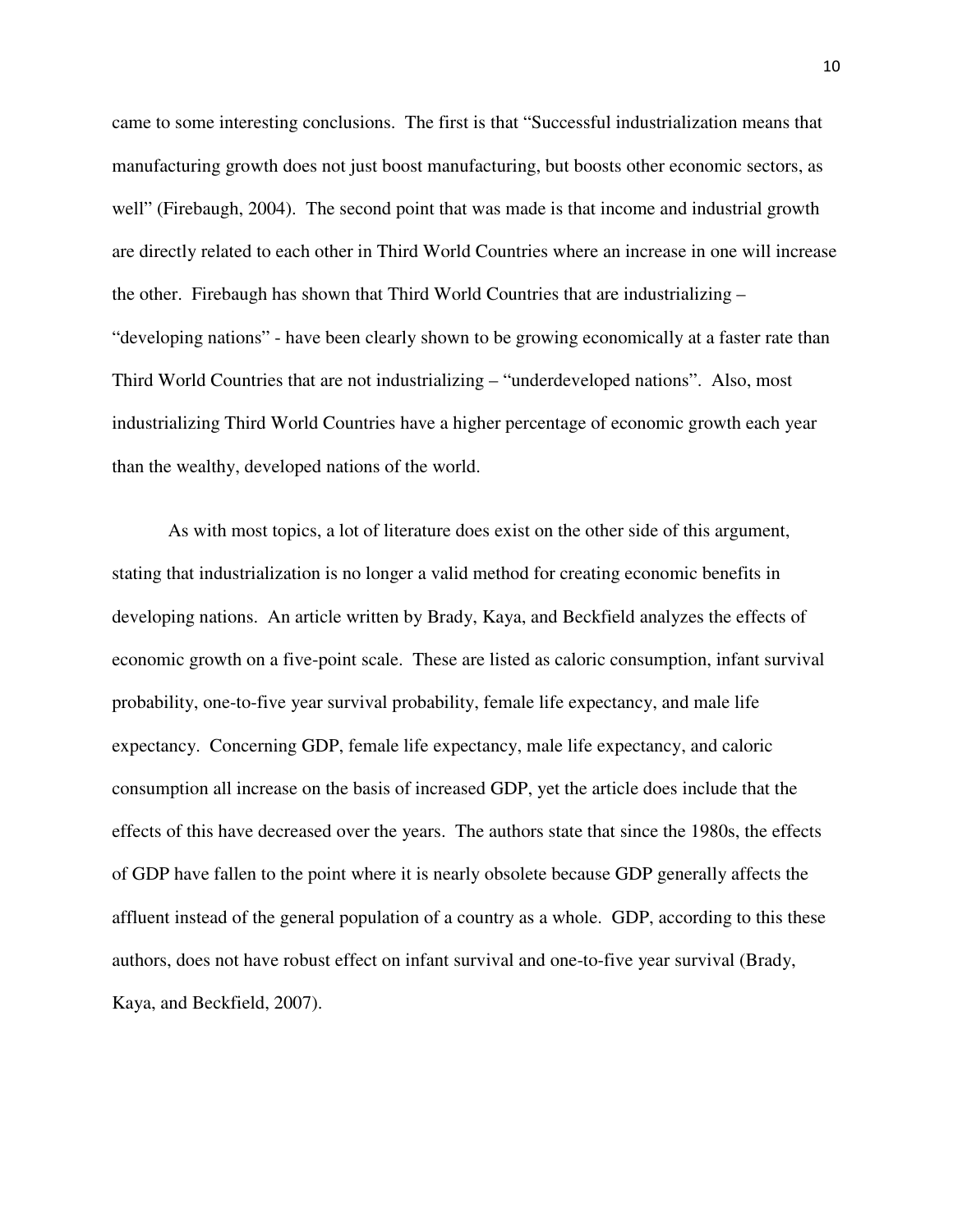Another pair of authors, Li and Zhong, wrote an article on how industrialization has increased China's overall GDP, yet that this has not been distributed equally. It states that government officials and workers benefit in much higher amounts than the private-sector employees do. A specific example of this is that employees of the state sectors received an average of 600 yuan medical subsides whereas people working in private enterprises only received an average of 5 yuan in medical subsidies. This argument indicates that while often a net increase in GDP does increase a country's total economic wealth, it is not always the most accurate method of measuring the increases in a country's total quality of life for each individual. The political system of each country does affect the distribution of wealth associated with increased GDP.

**Section 2: Effects of industrialization on quality of life.** It is hard to argue with the increase of GDP that industrialization brings, but numerous authors have argued whether or not this increased GDP brings enough good to increase a people's total quality of life. An article written by Berg introduces this topic by stating that industrialization is a product of applied knowledge. As education increased, industrialization increased, and as industrialization increased the need for more knowledge was created. Berg argues that industrialization is strictly the outcome of increased knowledge and that creating market efficiencies is the natural pathway for people who seek to create a better lifestyle for their country. Zare, Haghgooyan, and Asi have also discussed how quality of life in industrialized countries is very important being that it is part of creating meaningful jobs, ensuring job security, making provisions for adequate pay and benefits, and ultimately increasing individual productivity. They argue that most countries that initially industrialize give minimal consideration to this topic and instead focus employees on a repetitive task that will produce exact desired results, but that as a country enters the post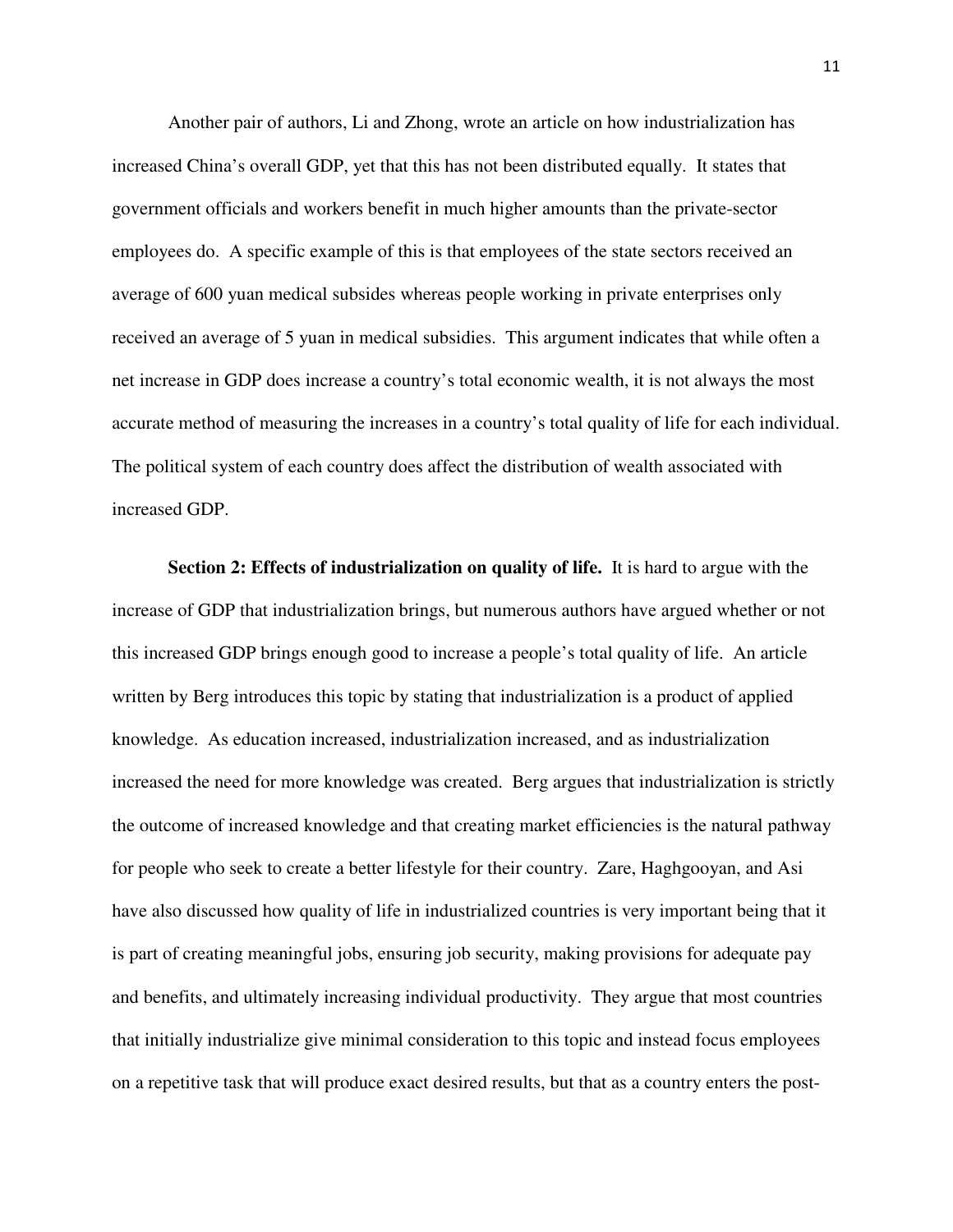industrial stage of development, quality of life is given extra consideration since these countries typically need new, creative ideas in order to remain competitive because they no longer have the advantage of low-wage labor. An article written by Johnson has a broader outlook on industrialization and he does so from the viewpoint of the American coal industry. Coal was the founding fuel of the industrial movement and this dirty substance and continued to be used in high amounts in all developing and developed nations. He is quoted as saying:

As a cultural object, coal served as a reminder to industrial-age Americans that beneath the surface of the nation's veneer of steel, glass and light and beneath the exhilarating speed at which factories, ships, and railroads churned, there always stood this other implacable, bare-faced, and hidden material world with its furnace stokers buried in the depths of steamships, its miners sequestered in mountain hollows, its dirty ashes hurried out the back door, and its smoke and slag removed beyond the sight and smell of the nation's middle class. Nothing was darker, dirtier, or more decidedly modern than coal, and nothing evoked so explicitly the traumas of modernity as did this gritty black rock and trace of its lingering smoke.

This is an intense description of coal, yet Johnson clearly states that to create a "middleclass America" there was a dirty side of industrialization, to which he sees coal as the best example of this. This article is important in achieving a well-rounded view of the topic as it shows that industrialization will bring increases in certain areas of quality of life, but in other areas, it can be a detriment.

Authors Fehige and Frank continue thoughts on this topic by bringing up the ethical logic of utilitarianism and how it interacts with industrialization. Utilitarianism is defined as the idea that one should do whatever is necessary to achieve the greatest common good for the people. The author uses a story about a trolley that is about to hit five people because it is out of control, yet you have the option to push a large man onto the tracks which would kill him yet stop the trolley and therefore save five other lives. Utilitarianism believes that pushing the large man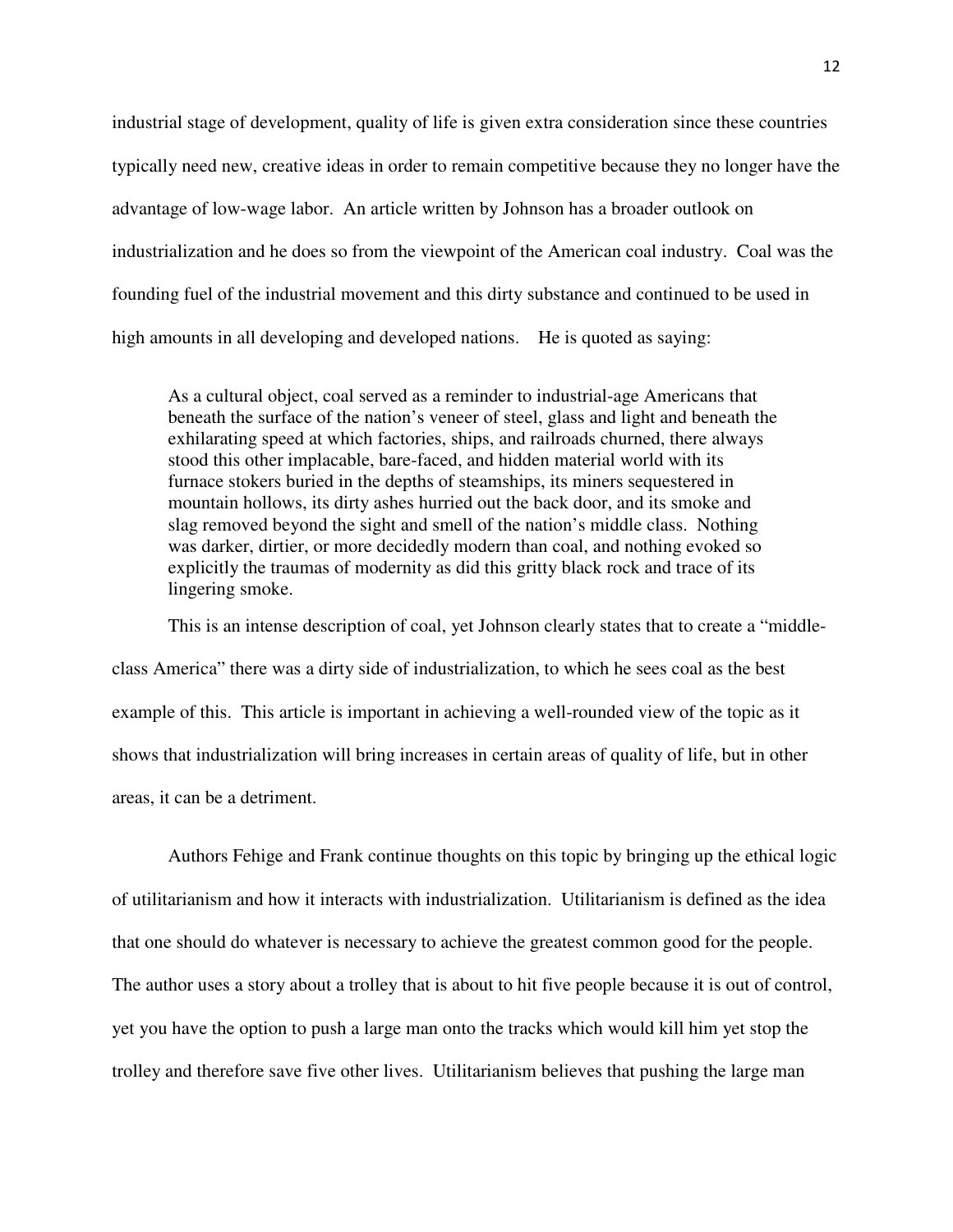onto the tracks would be the right choice to achieve the greater common good. The article continues to discuss the difference between this ideology and moral sentiments that we feel during these situations. If this thesis is to provide evidence that initial low-cost labor can eventually boost a country's industrialization efforts which will then lead to a better future quality of life, then utilitarianism must be discussed as it is essentially the idealistic viewpoint that my thesis is adopting. By sacrificing currently labor conditions, we can save thousands because of the result that this will eventually produce. This topic will be discussed in greater detail later, but the concept is similar to Fehige and Frank's image of the large man who must be pushed onto the tracks to save five other people. Just as Johnson showed that industrialization can create a disadvantage in some areas of society (including environment), so the utilitarian view of economics should not be overlooked because a society must decide whether the benefits of industrialization outweigh the more current detriments that it has potential to cause.

Van der Veen continues with the topic of the effects of industrialization concerning total quality of life, yet he states that industrialization is a necessity. As the populations of countries increase, rural farming and agricultural jobs along with small business shops do not create enough jobs for people and therefore industrialization is a necessary process in economic evolution to ensure and sustain urban growth of the increasing population. Yet this trend is intertwined with the idea that industrialization also created the need for an urban society where a large workforce could inhabit a small area of space in-order to be closer to their work. It is an idea that industry created the need for urbanization, but that regardless, increased populations needed to urbanize and therefore industry was created to make more jobs.

An important part of quality of life is that it does not only pertain to working conditions on the job, it also takes into consideration the benefits and downgrades that employees face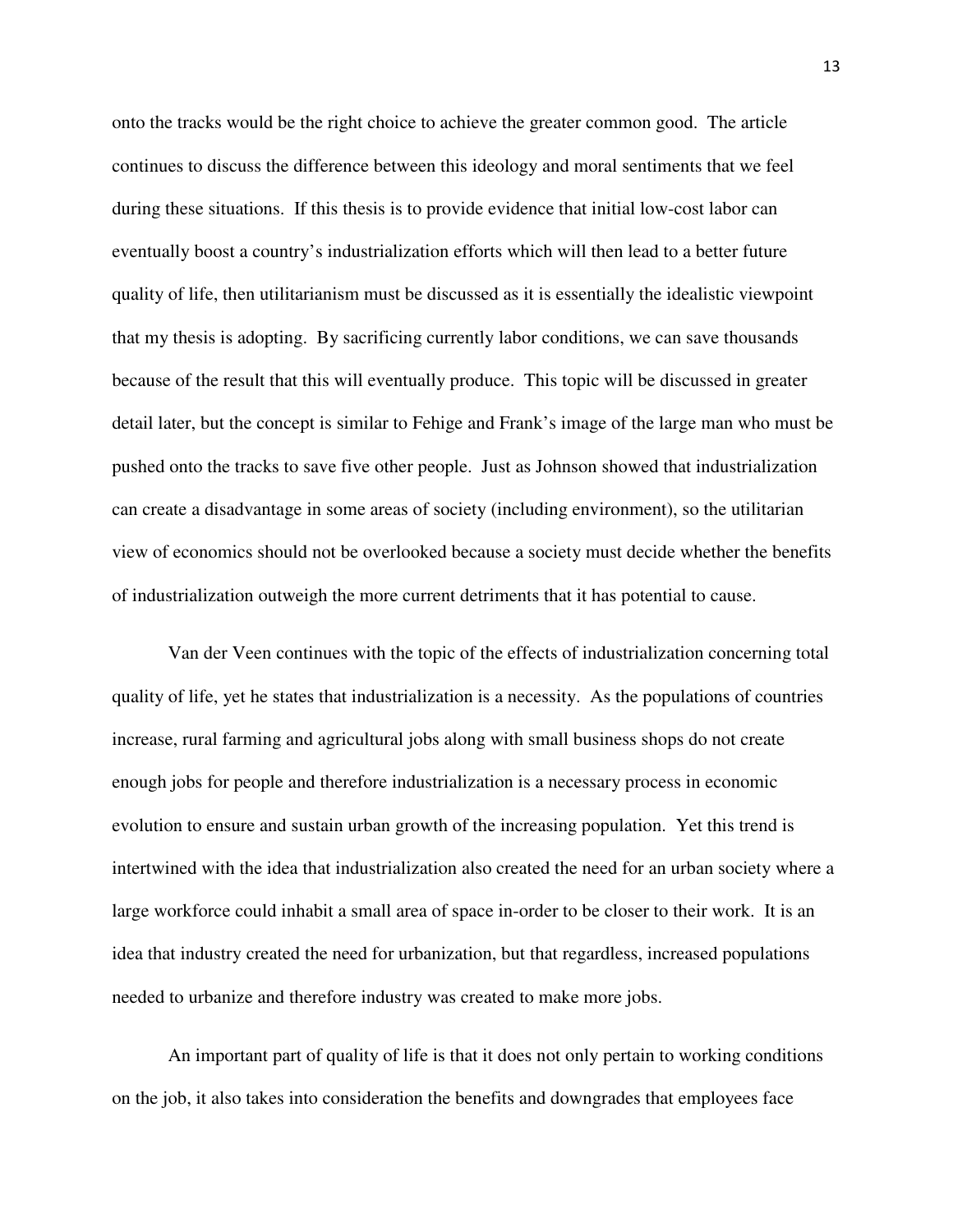outside of the working environment. Items such as pay grade affect how well an employee is able to live, including housing, food quality, and other such matters. A specific example is given by Richter, Panday, Swart, and Norris in which the conditions in Johannesburg, South Africa, are examined closely. Johannesburg is a city that has grown rapidly due to industrialization in recent years and with this growth, the city has changed. This is an article about the population shift in South Africa from being rural to being largely urban caused by a new influx of industrialized jobs. As people move quickly into the cities, slums arise and living conditions are often very poor. Although most children participate in school, the family life is disrupted due to lengthy job working hours in the city. This leads to adolescent development problems and the use of illegal substances. These are just some of the changes that occurred when industrialization of these nations led to quick urbanization.

An ultimate opinion of quality of life comes from Antonides who has written an article concerning income evaluation and happiness. He states that although industrializing countries may create tough work environments, there is a link between greater income and general happiness. This study is done specifically concerning the Dutch people, yet it pertains to other people groups as well. Antonides was able to conclude that as income decreases, so does the general happiness of a household for at least a brief period of time. Being that industrialization has been shown to increase household income through authors such as Nguyen and Ezaki, it can be correlated that industrialization can increase household happiness and general quality of life if working conditions are reasonable.

**Section 3: Creating a competitive market and working conditions.** This topic has a basic point that low wage labor is typically necessary to create large-scale industrialization since this allows for an initially competitive low-wage labor force, yet having low-cost labor is not the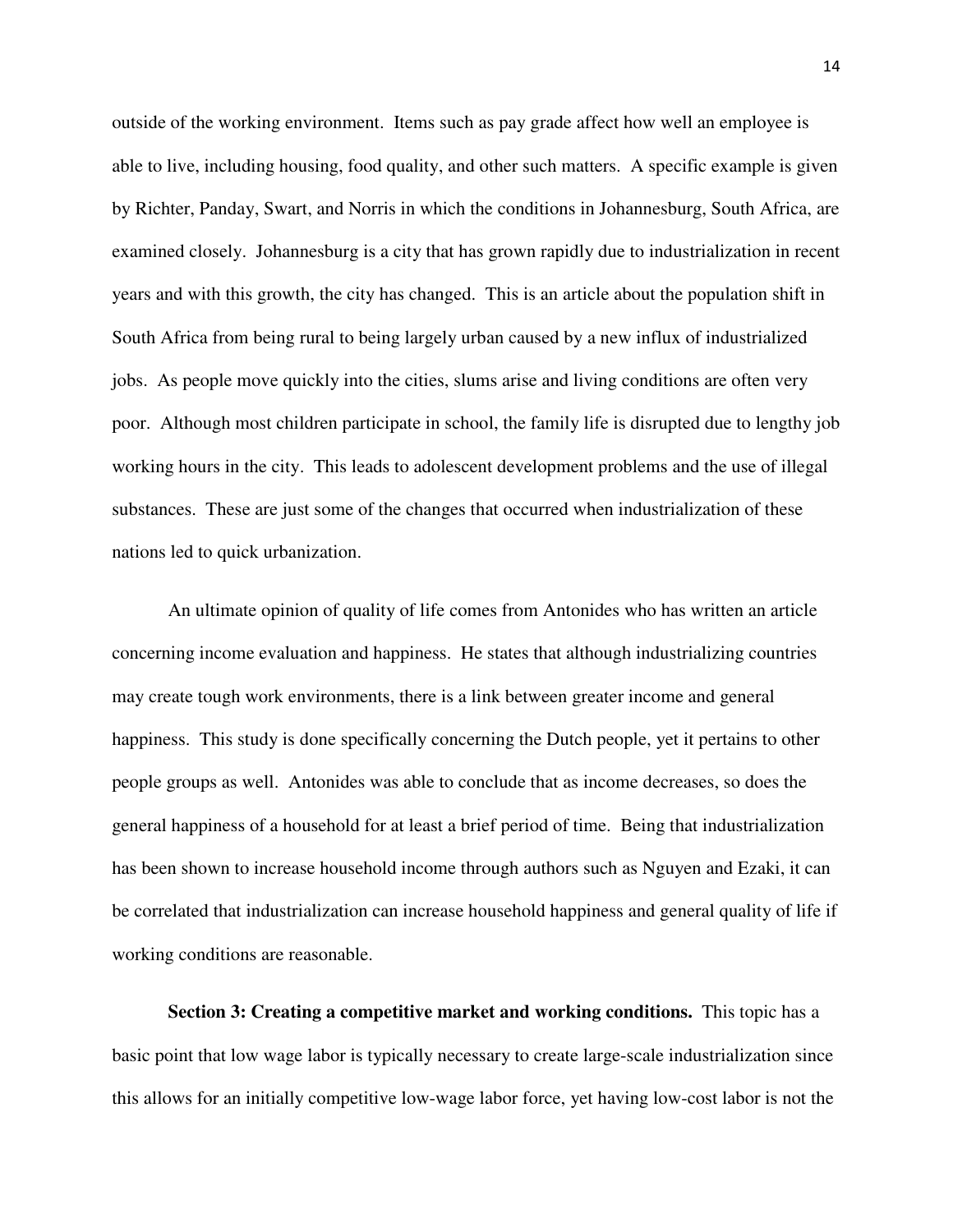only item that is necessary for industrialization to arise. An example of the country of Vietnam is written by Dixon who writes about how it is not the government type that instigates industrialization, but instead it is the government policies. The belief was that State Owned Enterprises (SOEs), like those found in Vietnam, were not a viable way to create economic growth and that only complete free market systems were effective, yet later it was seen that a system in which states did not give up complete ownership of the business sector was effective. It is a hybrid version where a certain amount of private ownership is allowed but with large amounts of state regulation with examples being Vietnam and China. The author concludes that these two types of government regulation show that a free market economy is not what directly causes economic growth, but that instead it is when a government becomes supportive of industrialization that economic growth can occur.

On the other hand, Balimunsi, Kaboggoza, & Abeli indicate that a privatized sector leads to more intense working conditions, but that the working efficiency is greatly increased. This study specifically analyzes the logging industry in Western Uganda by comparing government-run facilities with those of the private sector. Authors Lallukka, Rahkonen, Lahelma, & Arber have written material that suggests these intense working conditions strongly affect "outside of work" conditions. These authors used a "job-strain model" to classify different types and jobs and the amount of activity that each one involved. In jobs that had very high demand for results and included active labor, a trend emerged that reduced the amount of sleep that an individual received and escalated that amount of sleep complaints in this sector of worker. This trend applied to both men and women. Apart from sleep issues, domestic conflicts and health problems are some of the areas observed for very active workers, especially for people who are between 40-60 years old.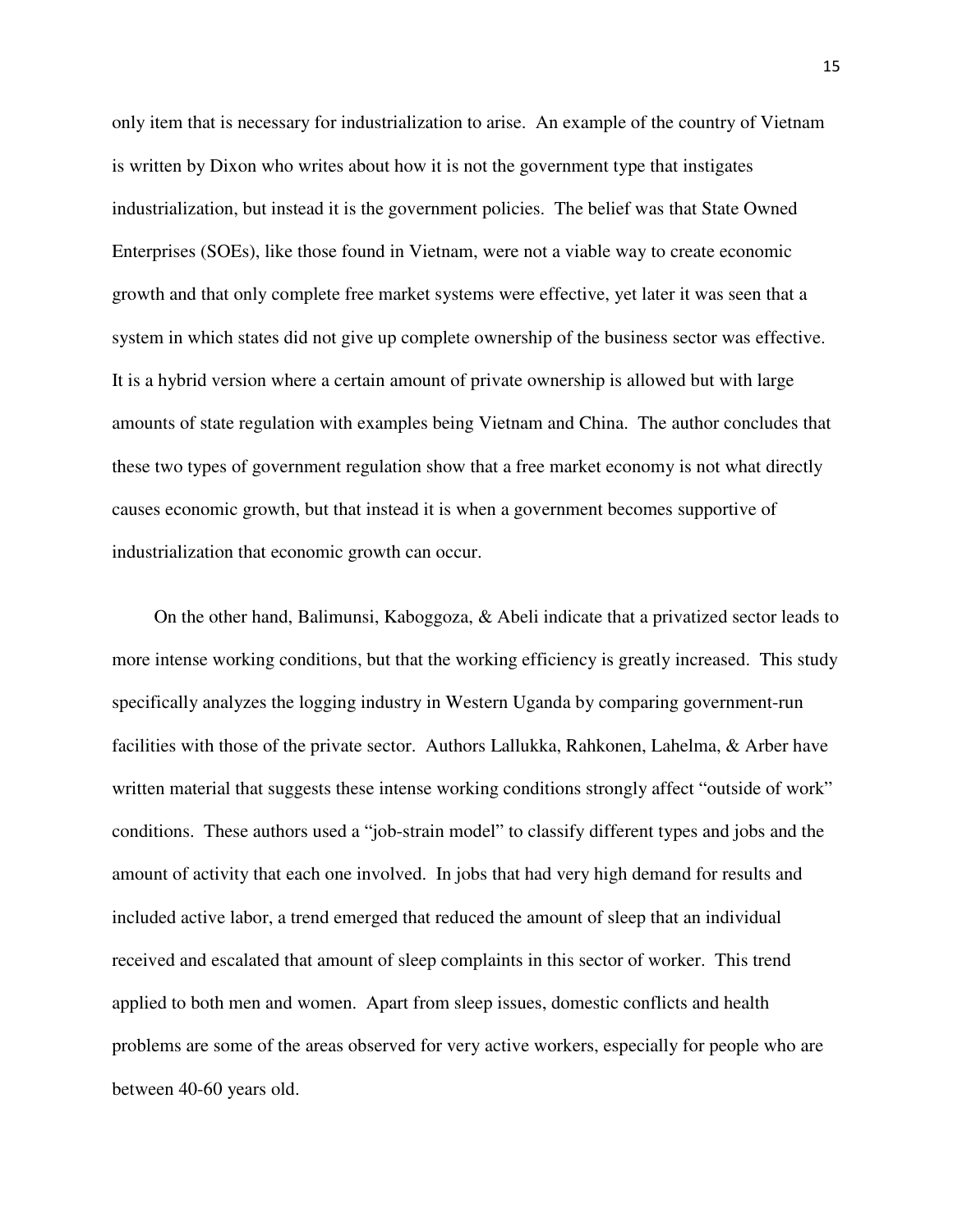In an extensive study of labor force and the effects of industrial growth, authors Waghorn, Chant, Lloyd, & Harris attempted to find trends in the psychological health of labor workers. They concluded that as the amount of people in the labor force increases, so does the amount of people with anxiety and depression disorders. One would logically conclude, therefore, that increase in manual labor manufacturing leads to a higher amount of psychological disorders, yet the article believes that this is not altogether true being that other disorders such as schizophrenia did not increase. Still, the article does stress the importance of increasing psychological assistance to employees as the economy grows, especially in the fields where employees do repetitive tasks for extended time periods. A separate study was done by Arvidsson, Malossi, and Naro in which the Milan fashion industry was studied. The Milan fashion industry has shown that general satisfaction with work does not always come from high wages. It is equally important to give your workers a sense of autonomy in the work place where they do not feel "forced" into something. This is one way to bring greater contentment even when wages must be kept low to remain competitive, yet most industrialized jobs have limited autonomy due to standardized processes these jobs create.

 The review of the literature should give the reader a background to the information that surrounds this topic. At some points it may have seemed to have been off-topic or very broad, but it is important to established a wide basis of understanding so that when we begin to focus into the thesis' topic, the many questions that a reader would normally have should have been largely discussed in the literature review above. We have defined broad terms such as industrialization, quality of life, utilitarian ethics, and others. We have also reviewed studies and accumulated data about the effects of industrialization. All of this information should prove useful to the reader as we enter into the argument of this thesis.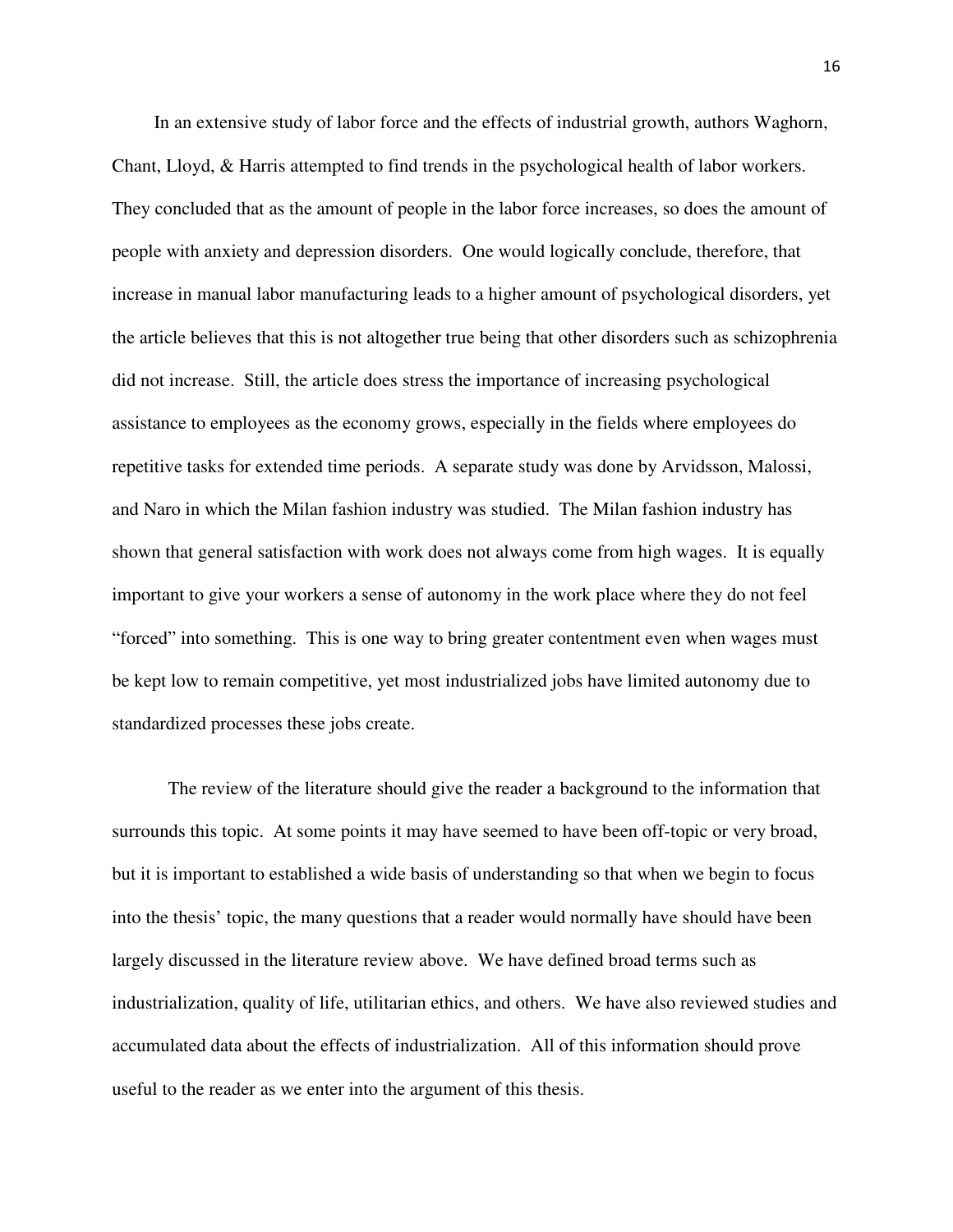#### **CHAPTER 3: Methodology**

The methodology for writing this thesis will be done mostly through observing and researching historical trends. The purpose of my thesis is to examine the argument that low worker's wages can be beneficial in the long-run in less developed countries in order to achieve industrialization and ultimately create a better standard of living for a country's general population in the future. By closely observing historical and real-time examples of how industrialization and working conditions are interrelated, my thesis statement can be objectively justified.

- **First:** it must be proven that industrialization does increase a country's economy and general wealth.
- **Second:** it must be shown that historically industrialization has occurred largely in countries that have a competitive labor force that has initially worked for low wages. This way production can be competitive on a global scale and the subsequently generated profits can be invested back into the economy.
- **Thirdly:** it must be shown that as the industrialization process matures and a country's economy grows, the general quality of life for citizens as a whole in this country will begin to increase.

I will use three countries as specific examples of how industrialization has had an effect on their economy and general quality of life. My first country is Vietnam which is an example of a country that has recently begun the industrial development stage of its economy. It is an important source as its economy is still emerging, yet there has now been enough time since the start of its economic growth to generate factual statistics. The second country that will be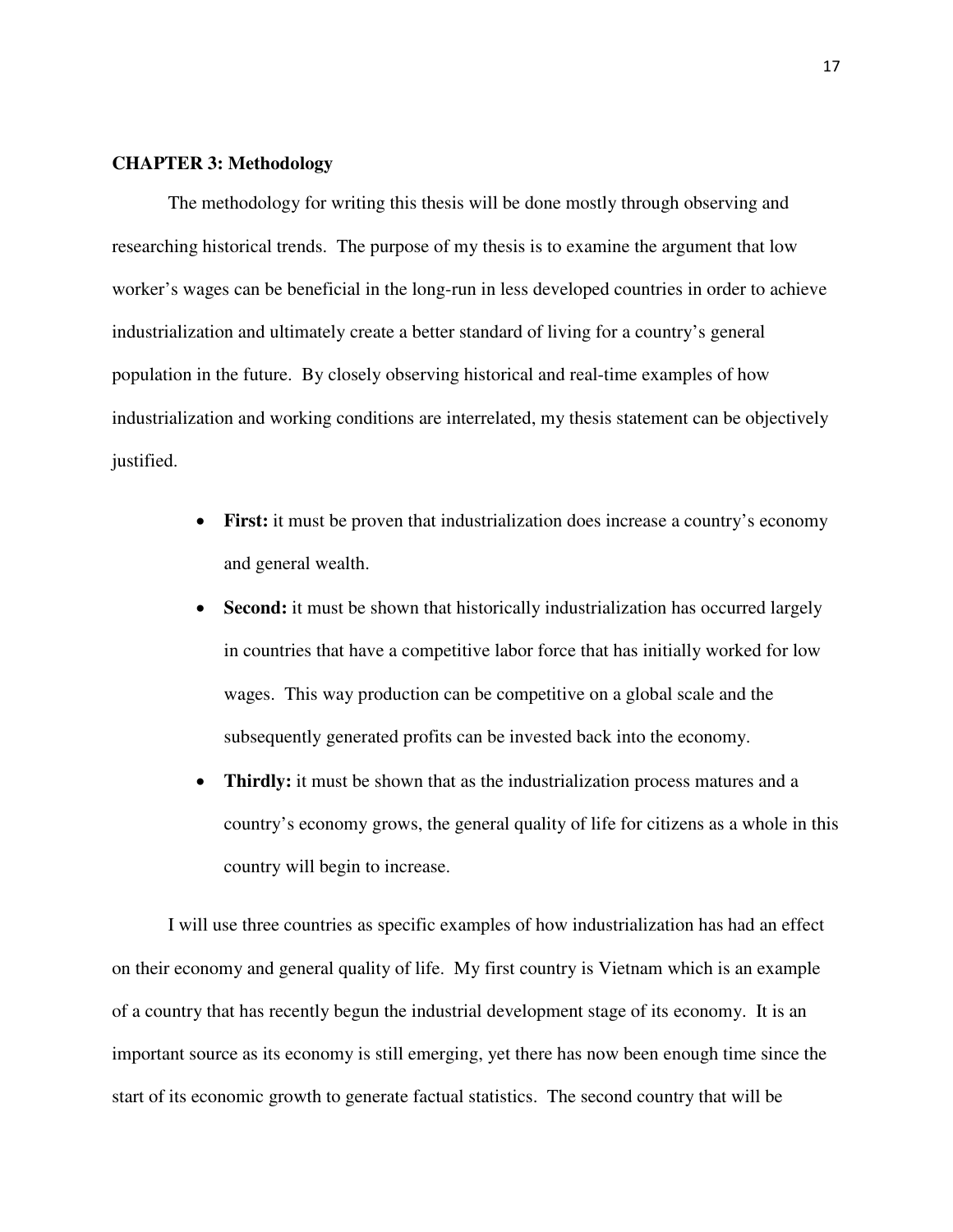viewed in detail is the People's Republic of China which is towards the end of its industrial development stage and has now begun to increase its wage payment. The third country that will be examined will be Japan as an example of a country that long ago forsook the need for low wage labor as they found other ways to become globally competitive, yet by looking at its history, one can see that initially its low-wage labor is an important factor that contributed to the rebuilding of this country's industry in the post-WWII era.

By analyzing the historic trends of these countries, we get a sample of a country in the early stages of industrialization, a country in the later stages of industrialization, and a country that had become fully industrialized, also known as a proto-industrial nation. The countries make a good sample source as they all come from East Asia and once again it must be made clear that this review of the countries will focus on wages and working conditions as factors that affected industrialization. To say that other influences such as – natural resources, war, foreign aid, and government policies – did not play an important role would be ignorant. Still, a trend will be shown that industrialization was greatly aided in these countries when each of them allowed their low-cost labor force to compete on a global market and acquire simple manufacturing markets.

#### **CHAPTER 4 ANALYSIS**

#### **Section 1: Industrialization and the economy**

**1.** First, it must be proven that industrialization does increase a country's economy and general wealth.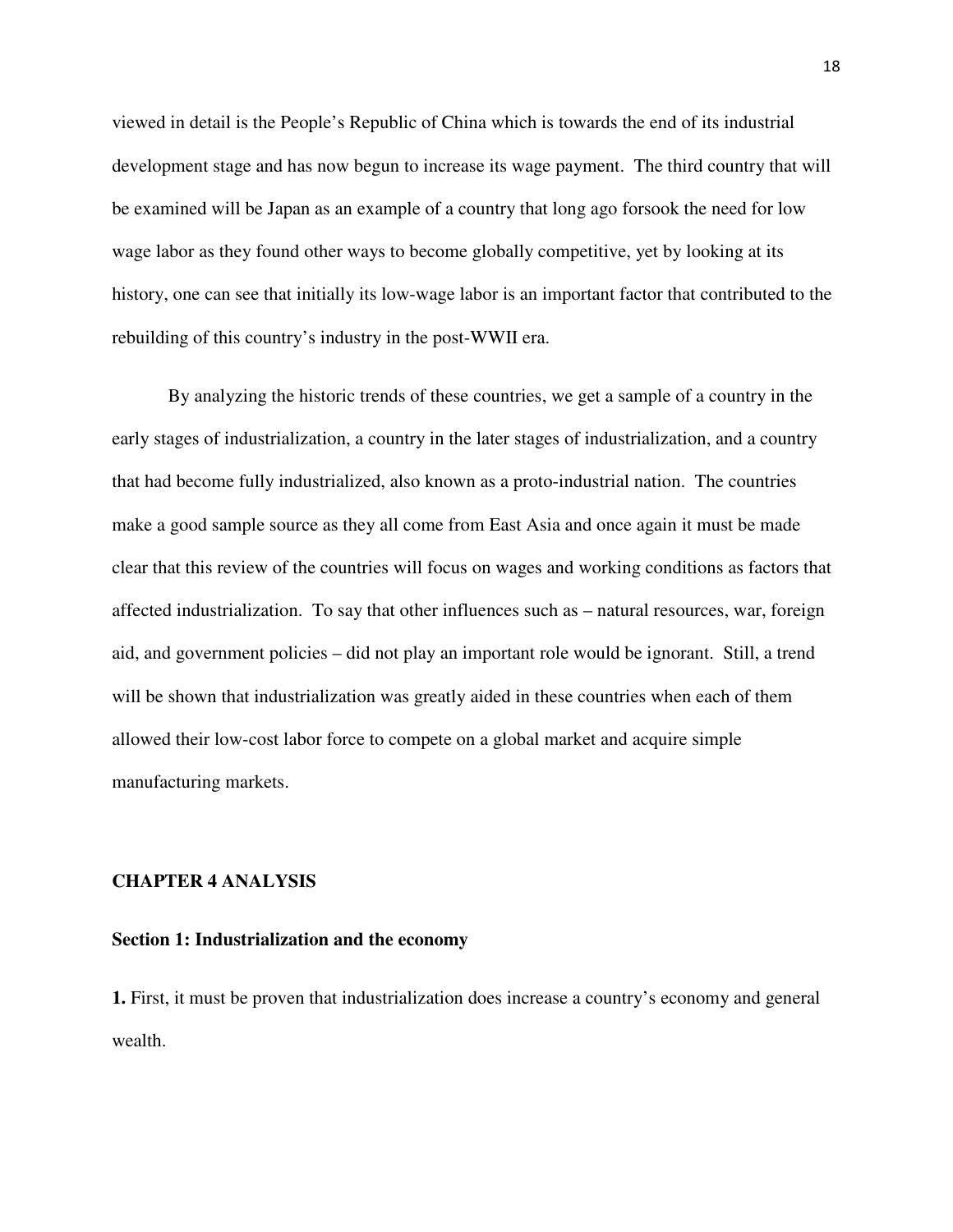In-order to justify the use of low-cost labor to induce the beginning stages of industrialization through a more competitive work force, one must prove that industrialization of a country has a positive effect on a country's economics. When it has been established that industrialization will increase a country's general wealth through growth in sectors of Gross Domestic Product (GDP) and Gross National Income (GNI), then individual welfare can be discussed.

This is a very simple point to make that almost no economist will deny: industrialization of an under-developed country will increase GDP. A layman's example can be given to further discuss this point. If a farmer grows crops and uses a horse to plow his fields, he may be able to produce around 12 tons of food per year. Now, if the farm decides to industrialize his farm equipment and buys a tractor, then he may be able to increase his productivity ten-fold and produce 120 tons of food per year. By industrializing, the farmer has increased his personal product output. When a country institutes this mentality as a whole through the process of industrialization, then GDP will naturally increase for the whole country.

This was a simplistic example of the effects of industrialization on GDP, but since the post-WWII era, a general trend between GDP from manufacturing and income growth has been established. In poorer regions of the world where countries are industrializing and therefore manufacturing products, income inequality has decreased (Firebaugh, 2004). According to Firebaugh, income grew fastest in countries where industrial manufacturing processes grew at a faster rate than other sources of income such as agricultural production. He finishes by saying, "Clearly, poor countries that are industrializing are growing faster economically than poor countries that are not" (Firebaugh, 2004, p.102).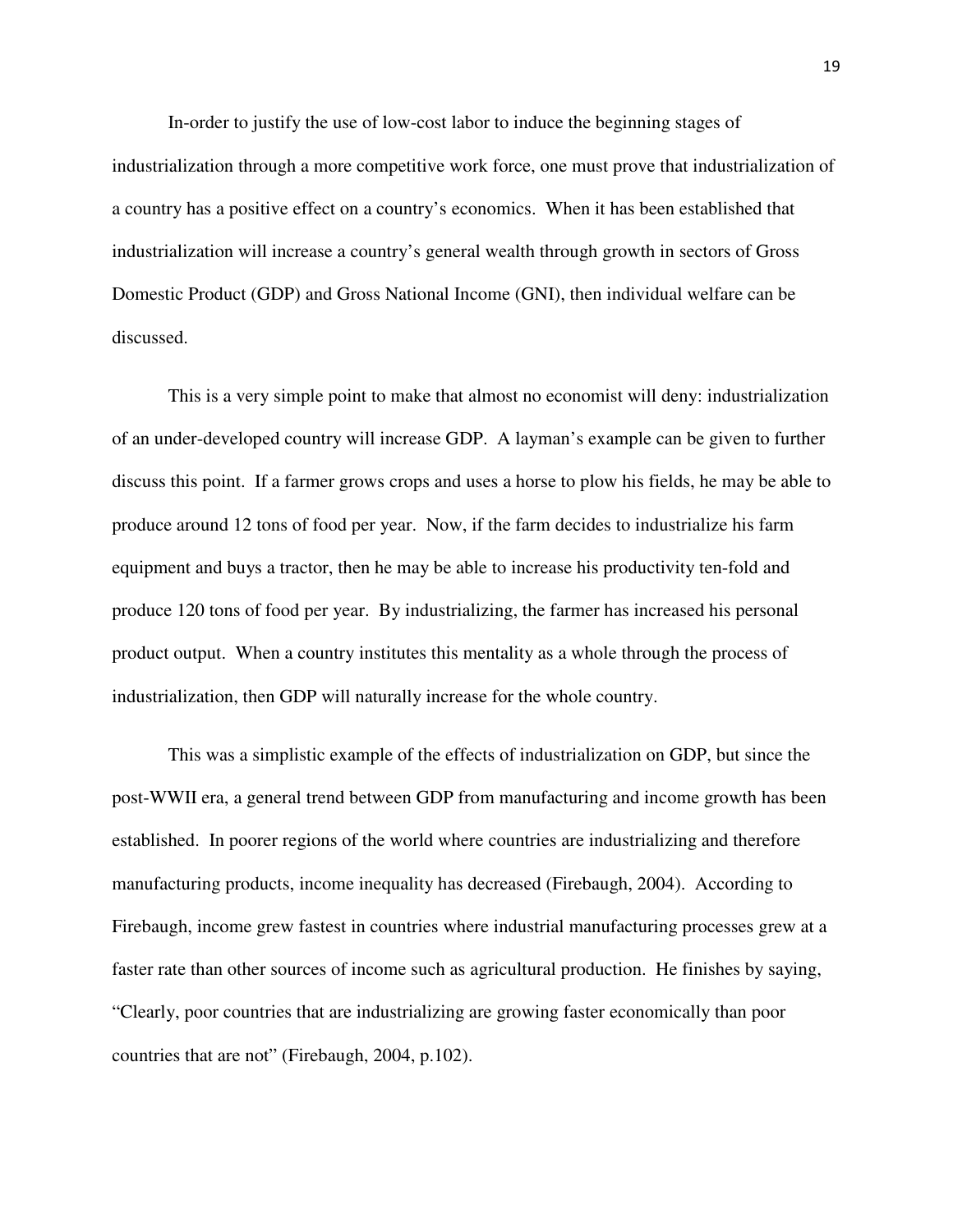As previously discussed in the review of the literature, Firebaugh was able to prove in his study that there is an "r" value of 0.98 between industrial growth and income growth. This "r" value shows that the vast majority of the data is within an acceptable range of standard deviation which validates the data. Industrial growth can be largely associated with GDP increases and income growth can be largely correlated with GNI. What Firebaugh was concluding is that with increased GDP there is also an increase in GNI. Other studies have confirmed this economic trend.

So when we are discussing the effects of industrialization concerning GDP and GNI of less-developed countries, previous studies have established that clearly there is growth in these sectors. These are very general economic trends that address a countries general wealth, but whether this money is distributed back to individuals is something that needs further debate. Later, we will see that a general rise in GDP and GNI does affect other market sectors that can lead to a better quality of life for the individuals of a country, but what must be discussed first are the conditions that can create a competitive, industrial market.

#### **Section 2: Creating a competitive market.**

**2.** Second, it must be shown that historically industrialization has occurred largely in countries that have a competitive labor force that has initially worked for low wages.

Industrialization arises from a great number of complex conditions that have been studied at large. In its beginning stages, there was a huge need for the technology and new processes that increased workplace efficiency and created an environment for mass-production techniques. Authors such as Tsai have reviewed the importance of government with strong statements that his paper is quoted to say such as, "A societal democracy is more crucial than political democracy in economic development. By societal democracy we mean freedom for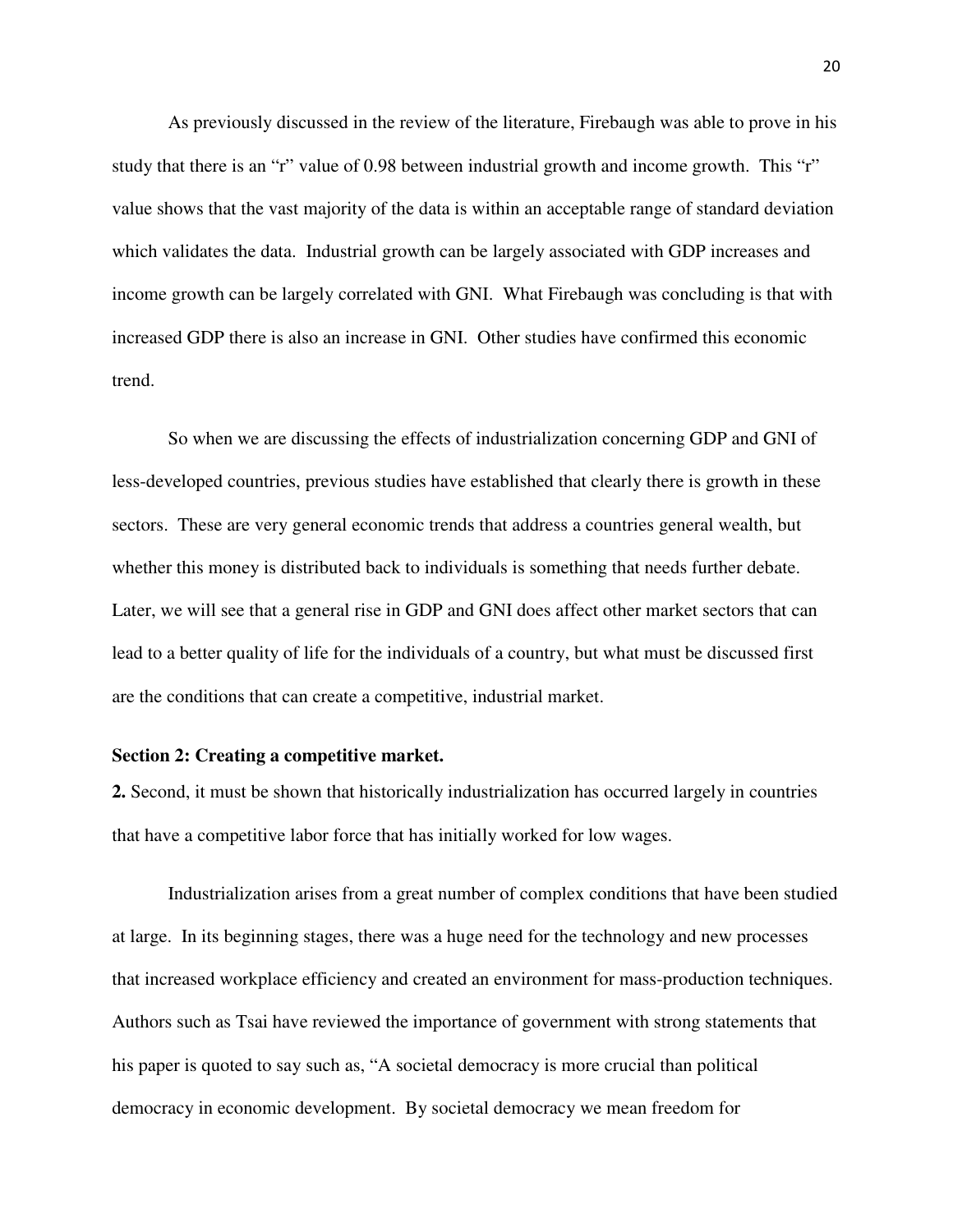occupational and geography mobility, freedom for choosing one's own life opportunity, and freedom for private property ownership" (p.37). This thesis does not deny that these aspects of a country's development are of great importance to a country's economy. What this thesis seeks to address is the role that cost of wage labor has on industrialization knowing that it is not the only factor that is involved, yet it seeks to show that it is not a factor that can be overlooked.

National low-cost labor force is a workforce that will ultimately lower the product cost per unit. According to my thesis idea, this is a sacrifice that employees must make in-order to increase the country's total economy. One may argue that many of the countries with the highest GDP's also have some of the highest per capita incomes. This is true and many of these countries have found ways to exclude the need for low-cost labor that is competitive on a global scale. On the other hand, as authors Appelbaum and Christerson indicate, "Low labor costs are an important consideration in cheap apparel exports, but high-wage areas can be competitive in high-value exporting" (p. 209). Most developing countries struggle to compete in the high-value market because they are still building their infrastructure and increasing their country's education and technology. Developed countries that compete in the high-value export market typically have strongly developed these areas and have created an economic efficiency that can sustain higher wages while remaining competitive. For developing countries, low-cost labor is an important advantage that the country has to be globally competitive and that is why typically these countries will initially focus their industries towards making cheaper products that cannot be produced as efficiently in other sectors of the globe. A hybrid example of this will be discussed in greater detail later, but Japan after WWII had to lower its labor cost initially inorder to produce more jobs for the country even though it had previously had large amounts of industrial technology and infrastructure. Once the country was able to rebuild jobs and re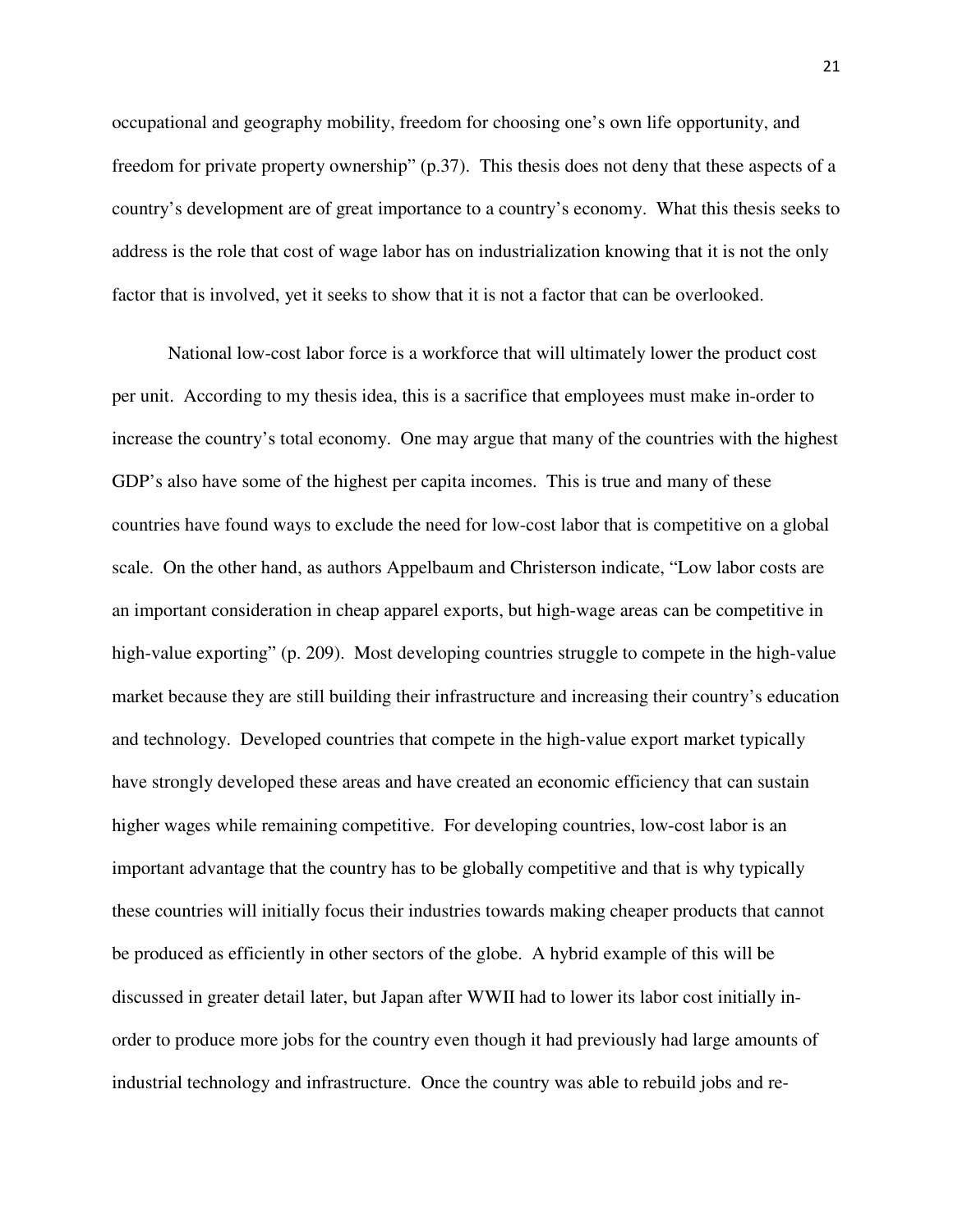develop its economic infrastructure then the wages of workers began to rise again. Japan – a country that had been very developed for its time pre-WWII – used low-cost labor as a competitive advantage to rebuild its economy after the devastation of the war.

 This low-cost labor often does not just mean that the amount that an individual is paid for their work is low, but in developing countries, global trends have shown us that the working conditions themselves are often harsh. The hackneyed word of "sweatshop" has been given to generalize a workplace where workers labor under harsh conditions to produce industrial goods. There have been intense ethical debates about whether or not sweatshops are moral, but both sides of the debate have a hard time denying the sweatshops are often the best option that the workers of an underdeveloped or developing country have to support themselves and their families. The other option is often simply unemployment which the workers themselves do not wish for as employment is voluntary. Sweatshops developed as a trend in industrialization. Authors Bye and Mounier discussed how the peasants in the initial industrialization quickly left the harsh agricultural conditions of the feudal system to join the urban labor forces in factories that were equal to or worse than most modern day sweatshops. These factories are opportunities that are being utilized by an economy and still remain competitive because if all countries exploited it, it would cease to be a competitive advantage (Powell & Zwolinski, 2012). The companies, people, or corporations that own these sweatshops are assumed to be focused on maximizing their profits and this causes them to typically minimize wages and de-emphasize the importance of good working conditions in their facilities. Nevertheless, because they understand profits, they will continue to employ workers to the point at which one more worker will cease to increase their profits (Powell & Zwolinski, 2012). In addition to this, no economic conditions have been presented that would pay workers more or that would allow for substantially better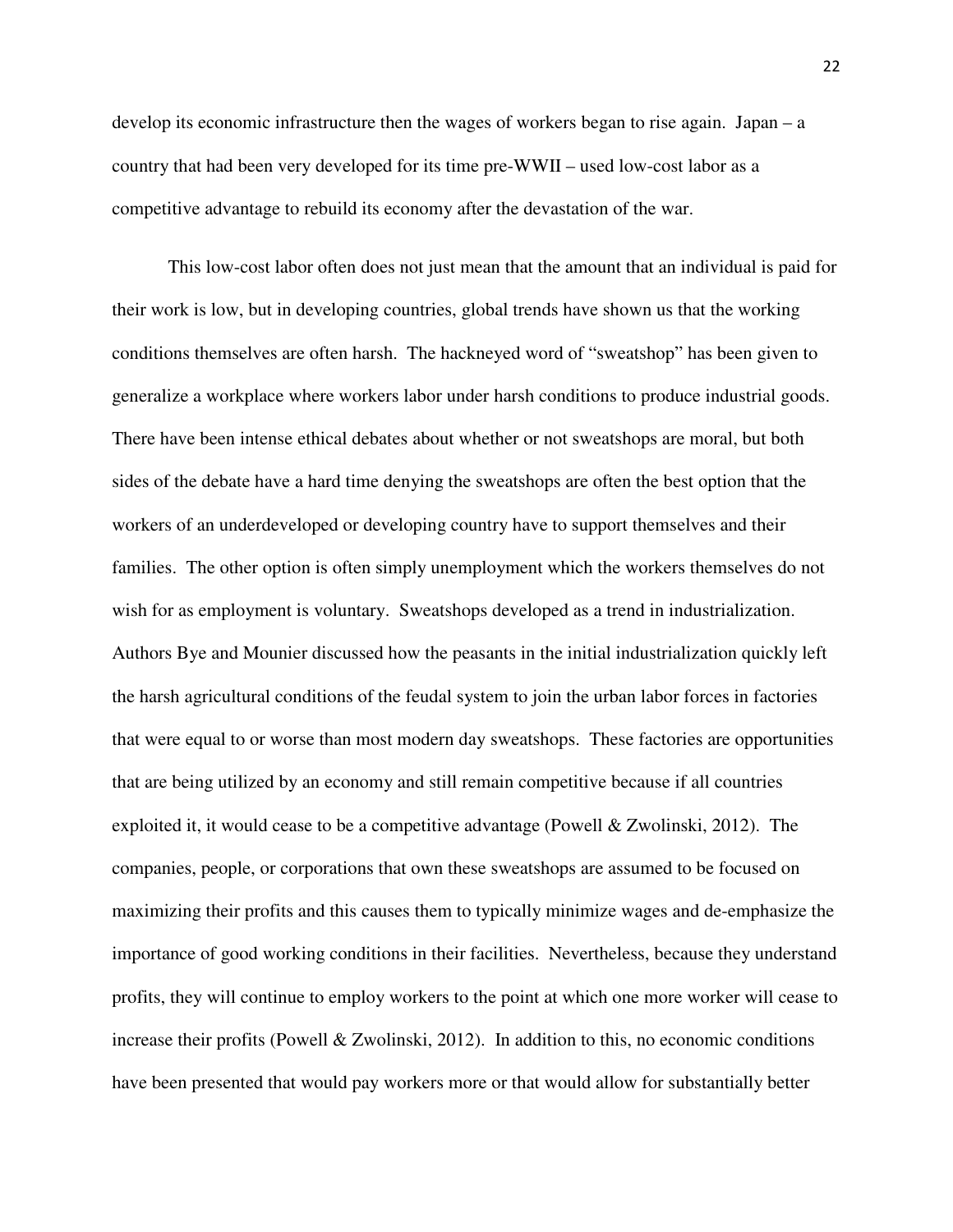working conditions without harming individual workers or a country's economic through the loss of jobs.

It is these sweatshops that are found most commonly in early-stage developing nations. Sweatshops have been largely discussed for their current conditions from an ethical standpoint and they have been shown to have economic backing, but there are few that would agree that this is a good long-term solution because they fail to adequately meet labor rights. Essentially, they can be viewed as mutually beneficial exploitation where the labor jobs benefit the worker but it does not uphold the worker's full labor rights and in return the employer can sell his/her product more competitively (Arnold, 2003). What many authors have failed to address is a futuristic outlook towards sweatshops. Sweatshops bring current jobs under non-ideal conditions, but they do boost a country's employment rates and national income. As this income is brought into the country, its infrastructure and education will rise and the country's base-line poverty rating will decrease. Detailed examples of this are given later in the paper through the countries of Vietnam, the People's Republic of China, and Japan, but other countries such as Brazil, Mexico, and Bangladesh all follow similar trends.

#### **Section 3: Sociological issues and quality of life**

**3.** Thirdly, it must be shown that as the industrialization process matures and a country's economy grows, the general quality of life for citizens as a whole in this country will begin to increase.

Two economic trends have now been discussed. The first is that industrialization does increase a country's general wealth in areas such as GDP and GNI. The second trend that has been discussed is that low-cost labor can be an important contributing factor to industrialization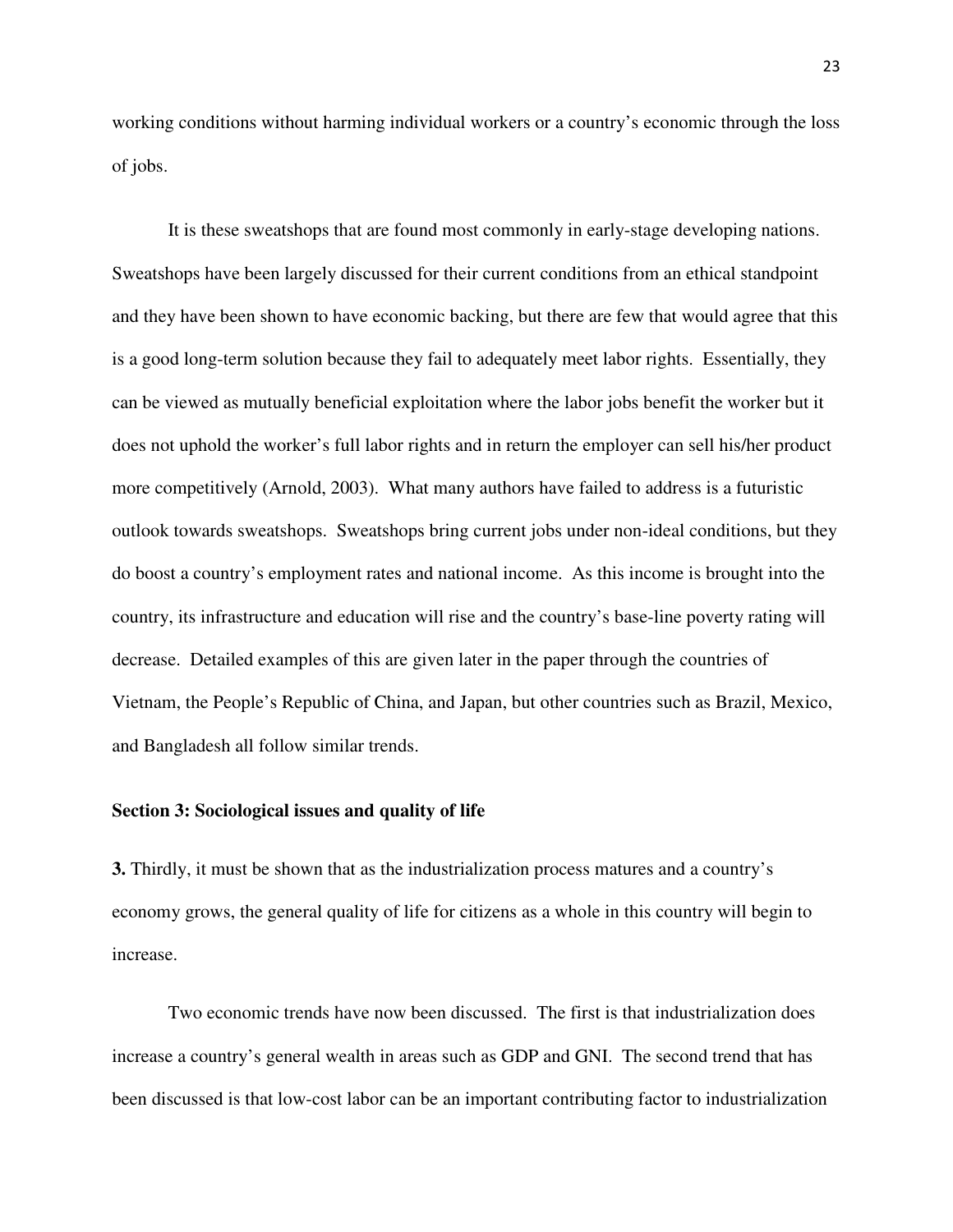that will boost a country's income, but that initially labor rights will be demeaned. The viewpoint here is that if an underdeveloped country is willing to properly use its low-cost labor advantage, then perhaps the current generation will not see too many of the benefits that this advantage brings as initial labor conditions are often harsh and provide minimal income, but the future generations will benefit from this industrializing process.

The first areas affected will be caloric consumption, infant survival probabilities, and life expectancies as these are typically income related (Brady, Kaya, and Beckfield, 2007). What comes after the initial income increase is harder to measure and more subject to other factors such as the government system, but trends have shown that infrastructure, education, and other areas that significantly improve the individual quality of life in countries do begin to increase once a country is further along in the developing stages of its economy. This is because with the growth of industry in a country, the demand for education rises (Berg, 2007). With each stage of development, products typically become more and more complex. A country may begin by manufacturing textiles and clothing, but this may drive demand up for sewing machines and so instead of importing their sewing machines, a country will begin manufacturing its own sewing machines. These trends continue on and if a country seeks to eventually make the more high-end products that have higher margins and therefore can demand higher wage labor, then education must increase. Industrialization is a motivation for education and provides jobs for people with education (Berg, 2007). Although low wage labor makes it hard for families to afford school, industrialization brings urbanization and many studies have shown that it is much easier for urbanized populations to receive education than for the people of a rural demographic.

The question that must be asked is whether this is a sacrifice that a country should make; is the cost worth the benefits? Although economic benefits have been shown to increase in the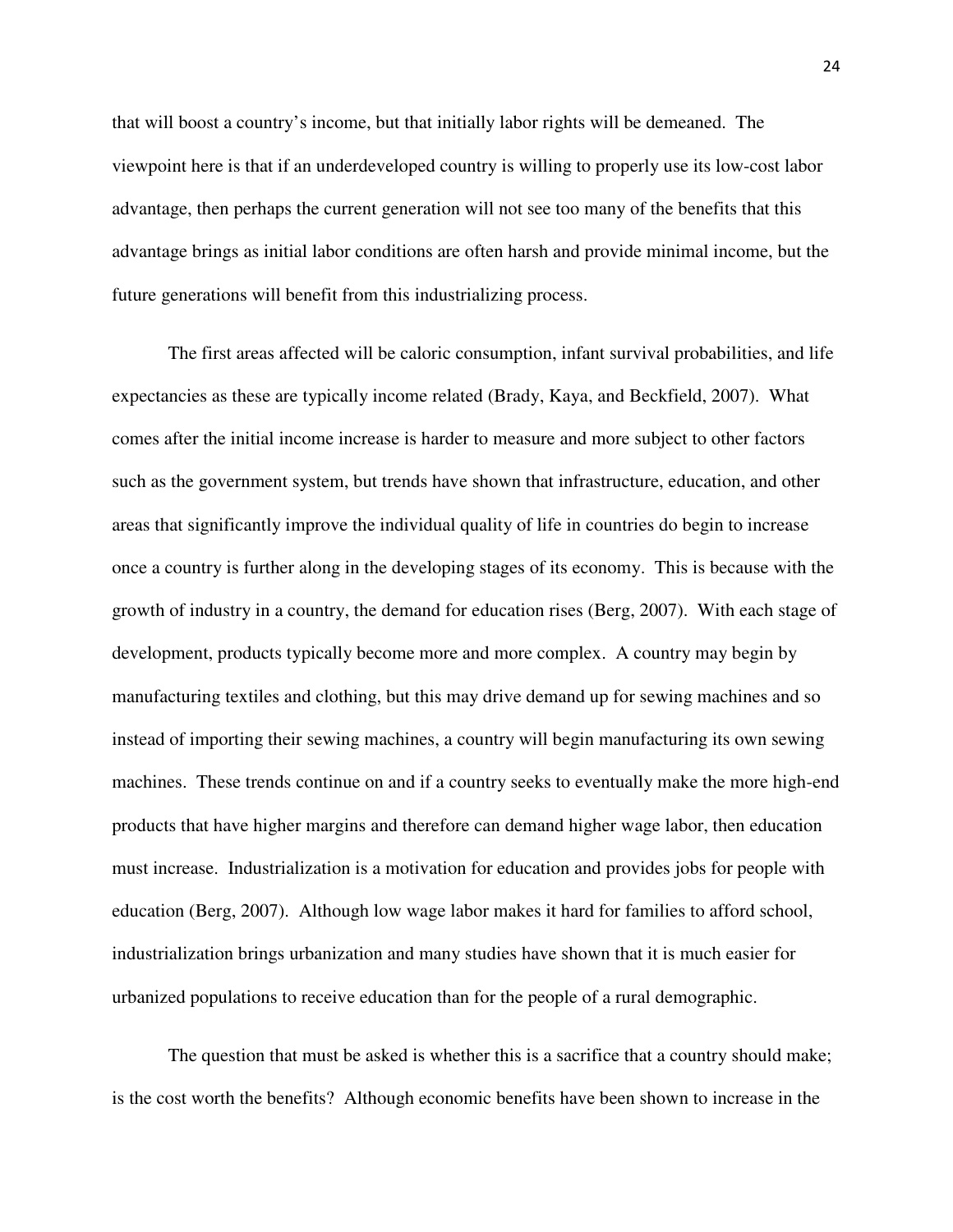future, sociological benefits, income distribution, and general happiness that are all important in creating a better quality of life must be discussed.

A largely discussed side of industrialization is income distribution. Yes, industrialization has been shown to increase total GDP, but often this money is not distributed proportionately to the people in a country, which has led to the argument that industrialization does not in-fact increase individual quality of life. Li  $\&$  Zhong focus this aspect of industrialization on the country of China and Nguyen & Ezaki focus on it in Vietnam. The Gini coefficient is typically used to indicate income disparity between populations and even in these two countries that are still largely centralized there is a good bit of disparity. These trends are commonly seen in any developing or developed country of the world. It is simple economics that cause this because the business owner almost always makes more than the common laborer. One cannot deny that income disparity exists in every country, yet even with income disparity, quality of life can be increased by a country's GDP growth in other ways. An increase in GDP means that the country has not only produced more products than before, but generally this comes with more money. Although the money is not always distributed equally to individuals, even laborers reap strong benefits from this growth. Roads and infrastructure are built with this money. Schools for their children and social programs are also derived from this money. Increased GDP caused by industrialization does affect individual quality of life; it is just often done in indirect ways that are much harder to measure on an individual level.

Low-cost labor is often associated with long-hard hours, but an individual's quality of life pertains also to their lifestyle when they are out of work. The review of the literature discussed an article by Lallukka, Rahkonen, Lahelma, & Arber who were able to see noticeable trends in sleep complaints and active laborers. These were very high, but also top level workers with high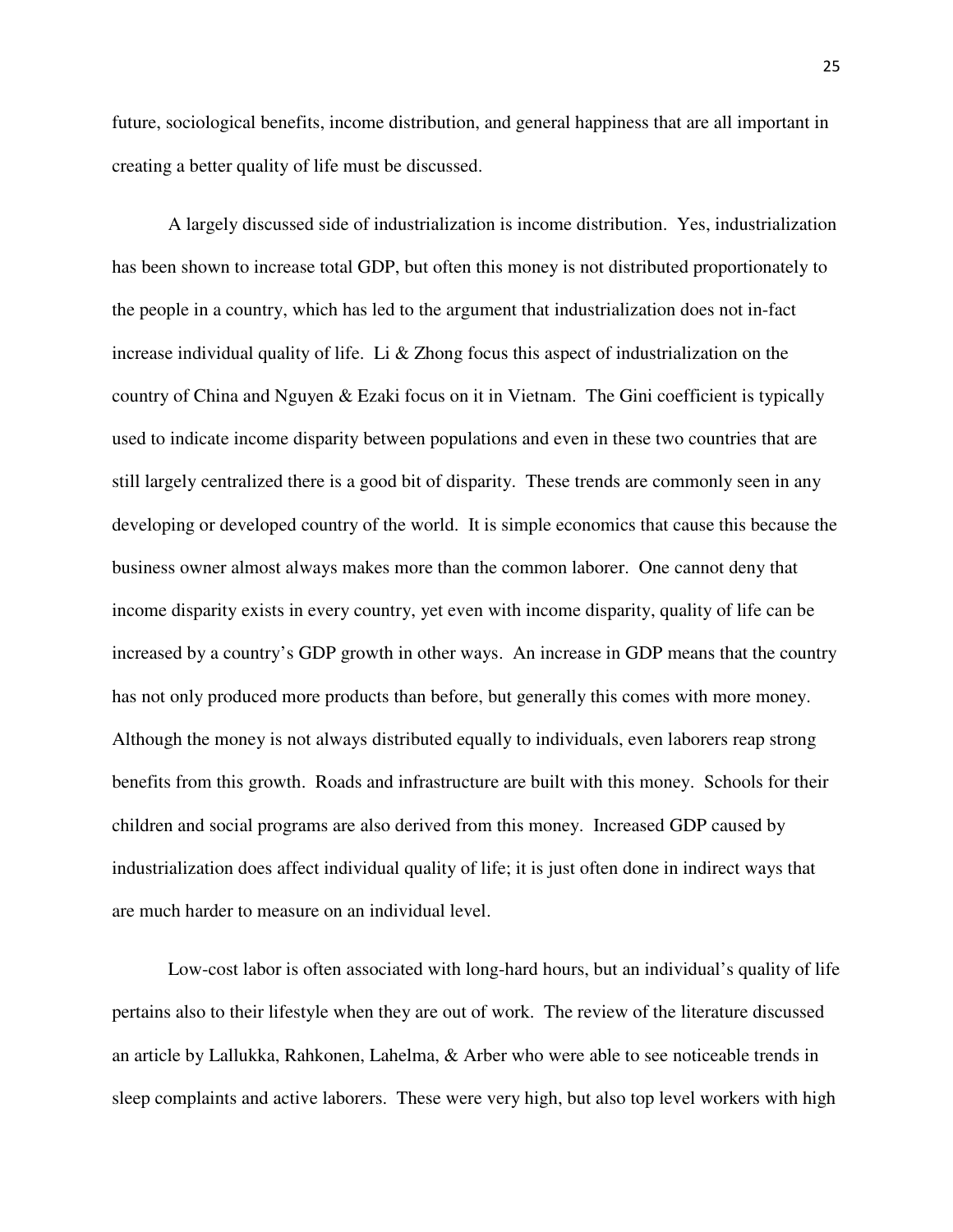amounts of responsibility were shown not to sleep well either. The study showed that too much repetitive labor or too much responsibility leads to impaired sleep habits. With this in mind, one must remember that most under-developed countries are focused around agriculture which would also involve high amounts of manual labor and sleep complaints according to this study. The study by Lallukka, Rahkonen, Lahelma, & Arber did show that those with mild amounts of both active work and responsibility slept the best at night with minimal complaints. These are the kind of jobs that are created once a country is transitioning from a developing economy with low-cost labor to a developed economy that has high amounts of service jobs. If a country allows for low-cost labor to be present in order to boost its economy, then there is a high chance that more service jobs will be created. Once again, the initial process of industrialization will come with some harsh working conditions, but once this creates a developing economy, even the country's individual quality of life will increase in the future. By making some sacrifice now, laborers can increase their quality of life for future generations.

#### **Section 4: Specifics**

The purpose of this section is to give specific historical examples of low-cost wages leading to greater wealth in the future. The three countries of Vietnam, the People's Republic of China, and Japan were chosen as examples. They are ideal because they are in the same general geographic location, yet they are in different stages of economic development. In addition to this, each country's government is different from the other which is important in showing that government policies do not always dictate economic growth; instead low-wage labor is also a strong contributing factor.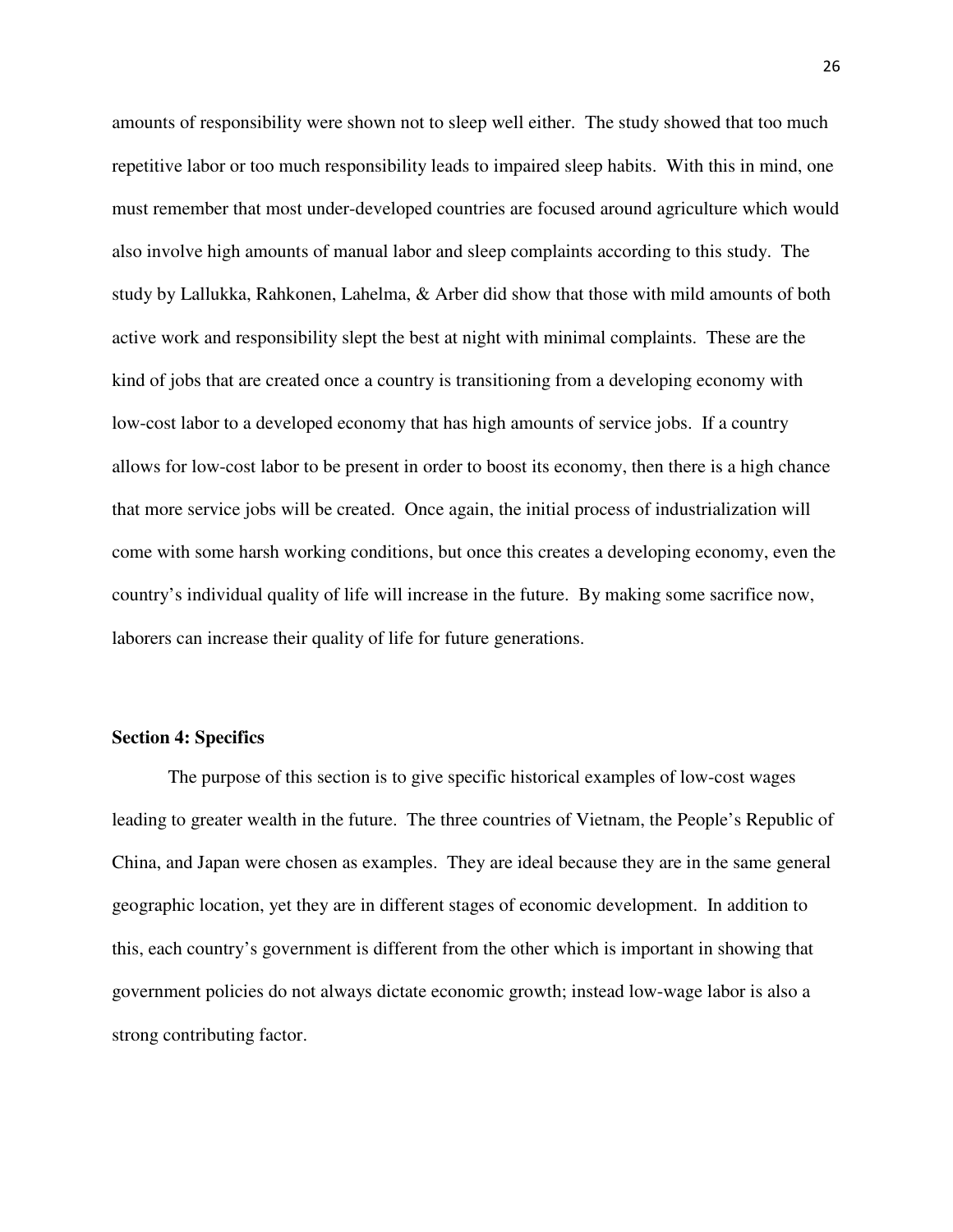#### **Vietnam: Early stages of a transitional economy**

The first specific example of a country in the industrialization process reviewed in this study is Vietnam. Author Dixon labels it as a transitional economy that still has a large rural/agricultural focus, yet one that has greatly increased its GDP due to the rise in industrialization. According to a comprehensive study done by Wagstaff, between 1990 and 2006, Vietnam had an average per capita GDP growth of 5.3% each year. This is a very high, sustained growth rate. Vietnam has an economy that has experienced high rates of economic growth and high amounts of capital inflow towards industrial investment. At the beginning of its economic reform in the mid-80s, Vietnam was one of the poorest countries in the world concerning per capita GDP (Dixon, 2003). It is a country that is still largely controlled by State-Owned Enterprises (SOEs) and where a certain amount of foreign investment has been discouraged due to the intense government regulations and the inefficient protection of private property (Dixon, 2003).

One of the reasons that Vietnam has achieved high growth rate is that it has one of the most globally competitive low-cost labor forces in the world, especially when it was initially beginning to industrialize. Around 1985, Vietnam had an annual per capita income of around \$200 per person and an estimated 70% of its population lived below the poverty line (Nguyen & Ezaki, 2005). For this reason it was high-labor industries like textile factories that first came to this country because to this day the industry demands a high level of human labor to complete the process. According to this author, the percent of the poor population fell from around 79% - 50% in 1993, and to 15% in 2002. Based on the food poverty line, the poor population fell from 25% in 1993 to less than 10% in 2002. Another source also looked into this issue and states that in 1993 the poverty percentage was 58% and that by 2004 it was under 20% of the population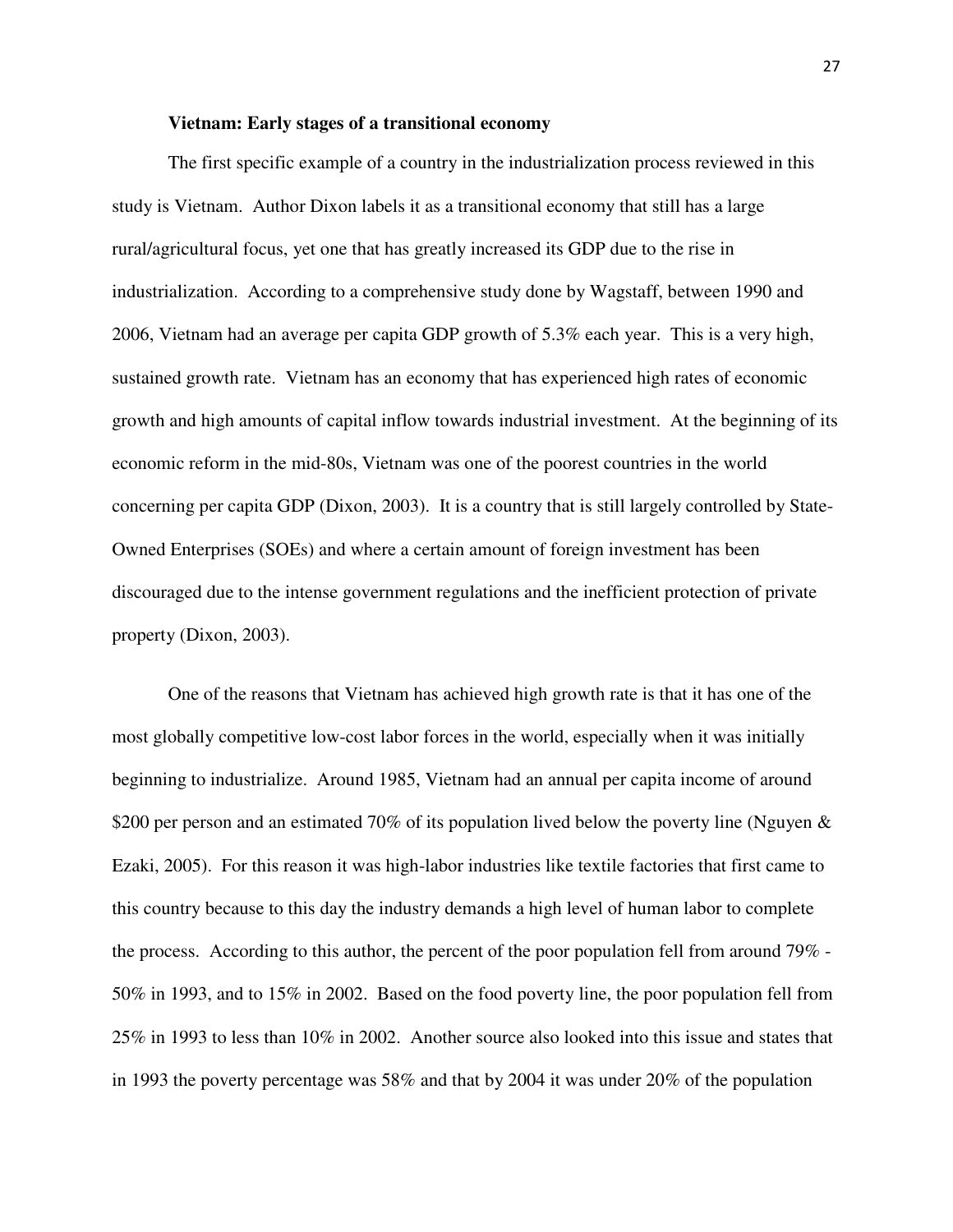(Wagstaff, 2009). Although these statistics vary somewhat, it can clearly be seen that the amount of people living under the poverty line in this country was drastically decreased at the same time that GDP was drastically increasing due to increased industrial development.

While GDP increased and poverty decreased, distribution of the increased wealth of the country was not equal. The Gini model is an international method for measuring income distribution in a country where 0 is perfectly equal. Wagstaff has written that, between the years of 1993 to 2004, the Gini coefficient increased from 0.34 to 0.37. This increase would be considered very moderate and the fact that the number remains in the 0.30s is very reasonable by most economist's standards when compared to global coefficients in recent years. According to Nguyen & Ezaki, 96% of this rise in inequality can be traced to the large difference between the rural and urban economies.

These authors also noted that higher income groups had the tendency to work in more developed industries and other formal services. In 2002, 90% of the people living below the poverty line worked in rural areas. Still, Vietnam has managed to maintain an unemployment rate of only 7% throughout the early 2000s which is high by even developed country standards (Nguyen & Ezaki, 2005). This number is slightly skewed by the fact that 20% of the working force has been noted to be underemployed (not receiving full time labor hours and therefore less annual income), which is a statistic that largely affects low-income workers.

As Vietnam is developing and general wealth of the country has continued to increase, there has been a rise in demand for high quality of life from the working class of people. Incidents such as the strikes at the Nike factory involving over 20,000 workers in 2008 have been clear indications of this (Mantsios, 2010). In the sectors that are not state-owned, the government is caught between making their country more attractive to capital investors and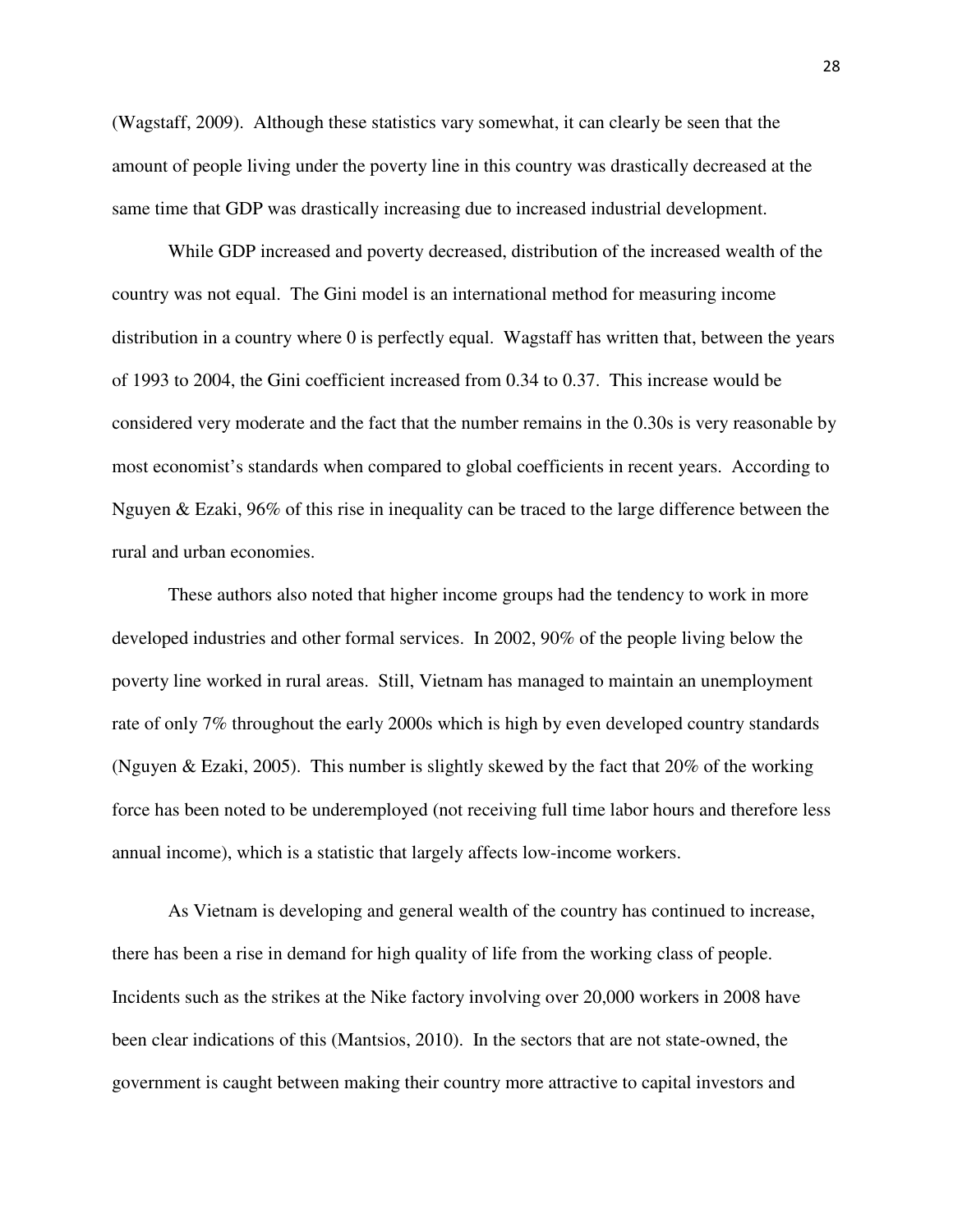increasing quality of life through increased wages and better work environment. This is why I see Vietnam as a perfect starting example of a country that became attractive and competitive on the global market due to its low-cot labor force. They were able to increase their industrialization and urban industry greatly which had buoyant effects on the country's GDP, unemployment rate, and percent of the population that is labeled poor. This was also shown to create a higher inequality concerning distribution of wealth and also harsh working condition realities. Between 1993 and 2002, the poorest 10% of the population accounted for only 3.4% of the total wealth whereas the richest 10% of the population accounted for over 27% of the total wealth (Nguyen & Ezaki, 2005). However, Vietnam is now in the beginning stages of protecting worker's rights and slightly increasing minimum wage standards. It will be shown later by the examples of China and Japan that Vietnam is highly likely to begin increasing its working conditions and total quality of life in the coming years. Even between the years of 2002 to 2006, the total consumption per capita (of food and other non-food items) increased by an average of 7% each year (Wagstaff, 2009).

The case of Vietnam is an historical example of a country that had social and income disparity under a low-wage labor force for many years and it is now beginning to not only increase their economy, but also their living and working conditions. It was this low-cost labor that attracted global industry and though conditions are rough in this country, it is beginning to reap the benefits that industry brought with it. Using utilitarian ethics, one can justify these temporary, harsh work conditions with the ideal that they were leading to a better future that would not have happened without them.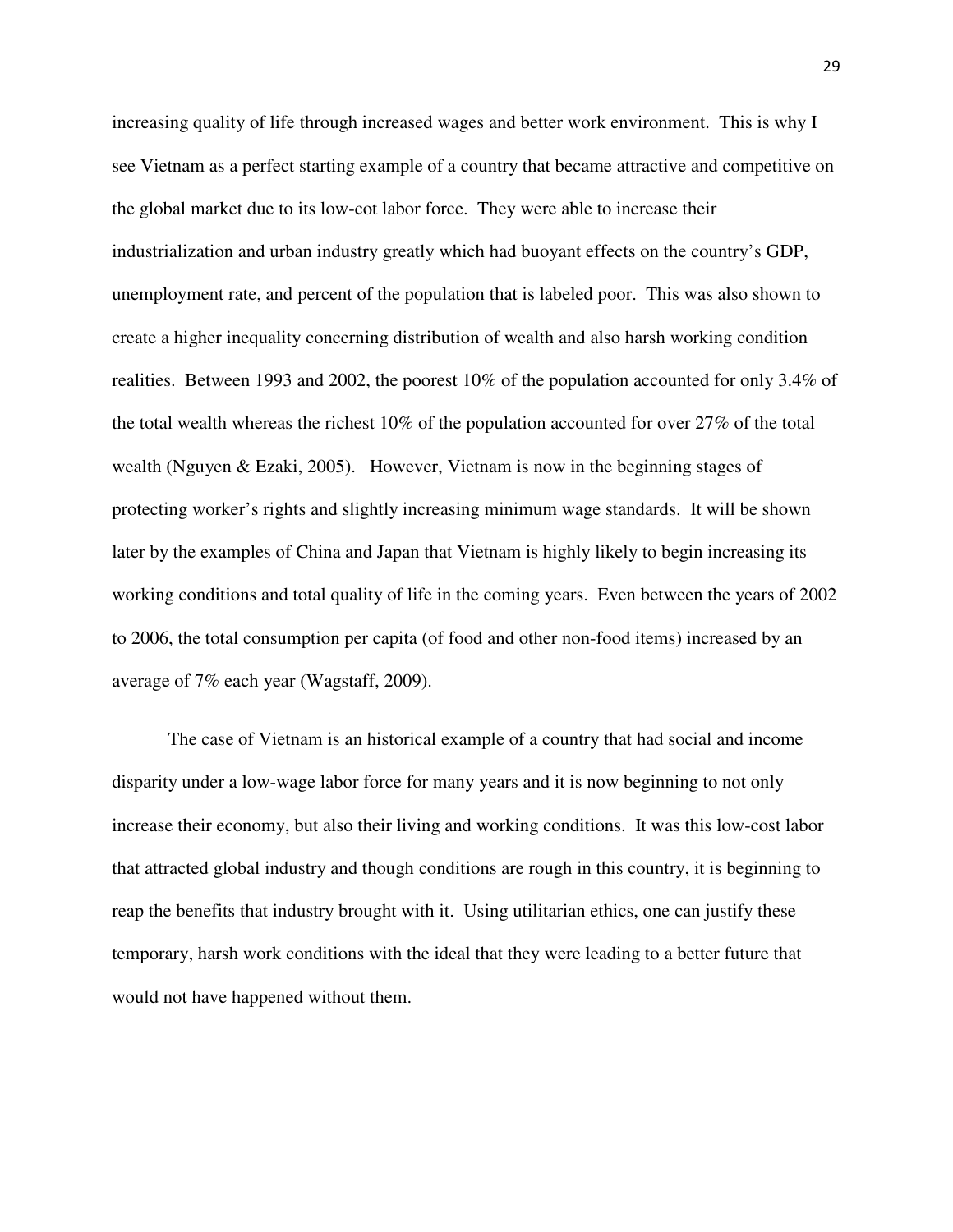#### **The People's Republic of China: Later stages of an industrializing economy**

 In some ways, China is much like a more powerful/influential version of the Vietnamese economy. They attracted global industry by opening their country's doors to being the low-cost, manual labor force that could make products cheaper and therefore more competitive, yet over the last thirty years, this country has greatly evolved from this standard of labor and conditions. Major economic reforms began around 1978 when more than 80% of the population was rural (Thorborg, 2006). It was around this time that China opened its doors to global industry to create more jobs for the large population. By 1994, just over fifteen years after this time, China was able to double its GDP twice (Sun, 1997). This was not just a burst of growth for this country either. If we look at the years between 1990 to 2006 (another period of just over fifteen years) we see that China's per capita GDP continued to grow at an average rate of 8.5% each year (Wagstaff, 2009). Even during the global recession of 2008, China maintained GDP growth rates over 8% indicating continued economic strength.

The fact that China has decreased government control of many economic sectors cannot be overlooked and therefore it will be briefly discussed. Reforms have happened fast in this country where in 1988 the government employed 38.7% of the population and less than ten years later in 1995, it employed only 27.3% of the population (Li & Zhong, 2009). Although this paper seeks to focus on labor cost as a factor that increases economic growth and minimize discussions about the largely study political economic factors, there are some interesting trends that tie-in with quality of life. Before economic reforms began in the early 80s, China's rural population received very low wages and income with the idea that the government would provide extended social coverage to meet the population's extended needs (Thorborg, 2006). When the country started industrializing and the government allowed for more FDI to instate itself into the economy, there were concerns about who would provide welfare. The workers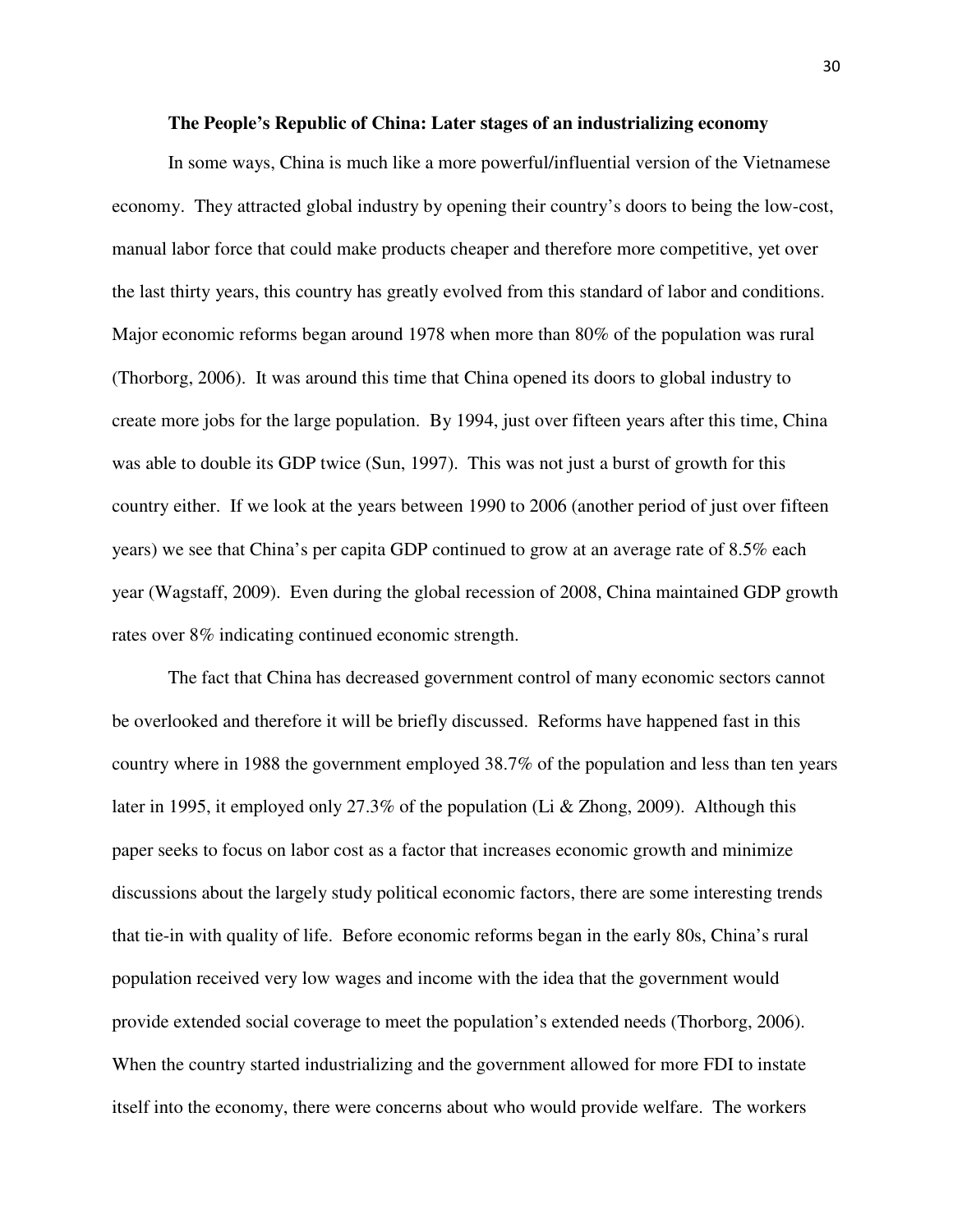were still paid very low wages and induced into harsh sweatshop conditions. Reforms in the 1990s did allow for standards of minimum wages and such as to be established, but healthcare benefits were still meager. During the 1990s, the Gini coefficient increased from 0.31 to 0.39, indicating a higher wealth disparity in this Communist country. With time though, the system has begun to balance itself out as the cost of labor in China is increasing. In the early 2000s, China's per person saving rate was extremely high because they had less consumer confidence and therefore wanted money saved-up in case of an emergency (typically medical since the government had reduced these benefits). In recent years – even with the global recession of 2008 – China has become one of the biggest domestic consumer markets in the world. This does not only indicate market strength and consumer confidence, but it also indicates the existence of excess income which the country can spend on commodities. Household needs are being met better (not perfectly) and quality of life has increased by this standard in urban China.

 The increased industry did not only affect the country's GDP, but it also affected the population's welfare. The country's poverty population based on food availability reduced from 22% in 1990 to 8% in 2001 (Wagstaff, 2009). As wages increased, so did educational programs and an emphasis on manufacturing education in particular became much more important to the Chinese society. With education came educated labor which demands a higher price and ultimately creates better job and financial conditions for the educated man or woman.

Having spent some time in the People's Republic of China in 2012 working for a manufacturing consulting firm in the capital city of Beijing, I was able to gain many contacts that hold insightful information into the trends that this rise in education is leading the Chinese economy towards. One gentleman in particular that I worked closely with has worked in the country for over twenty-five years in the manufacturing sector of the economy. Having owned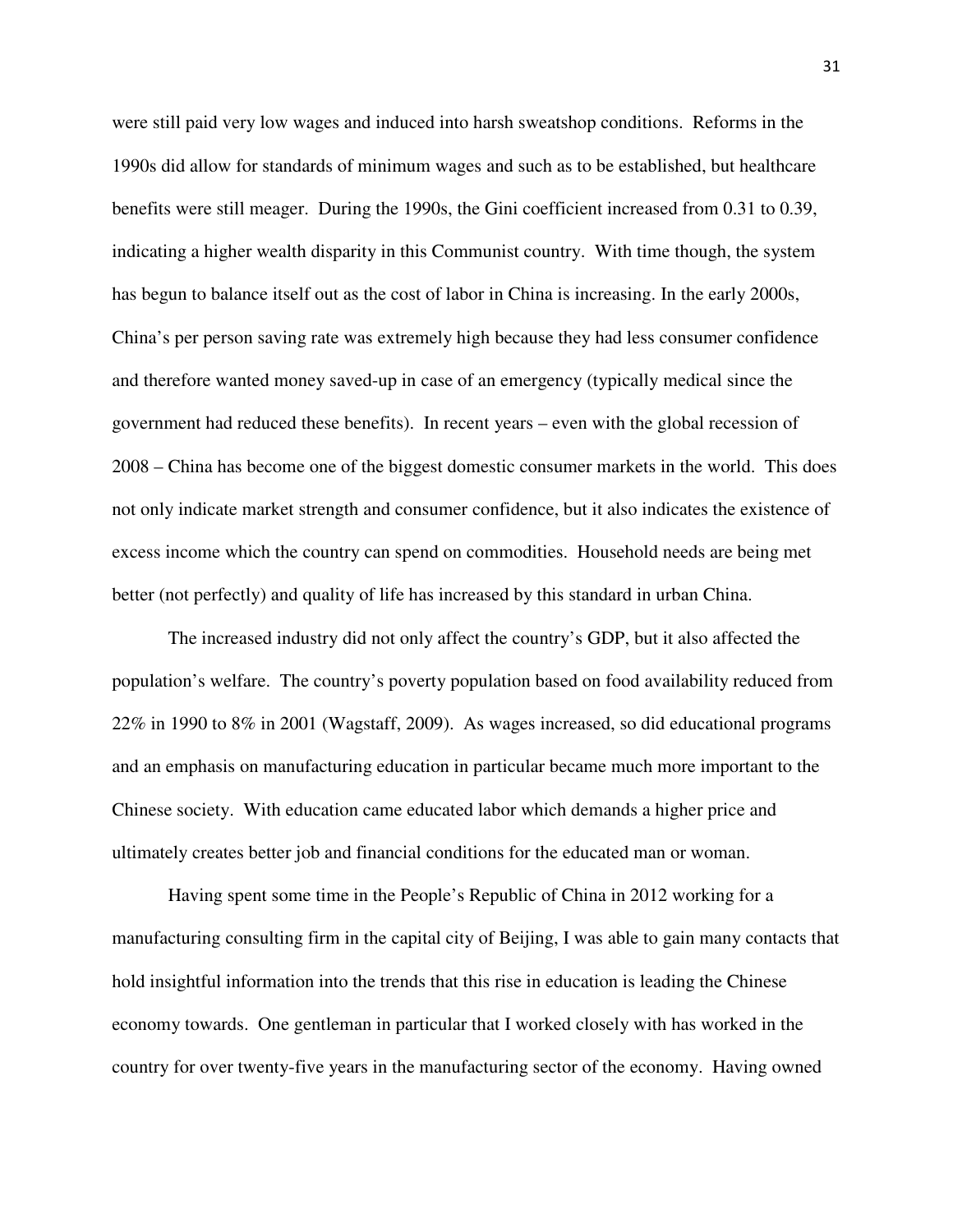many companies and seen many trends flow through the country, his insight into the topic of Chinese manufacturing is invaluable. Referring to him by a pseudonym, Mr. Burton, he was able to explain some of the more recent trends that the Chinese economy has gone through.

According to Mr. Burton, only ten years ago the number one reason that foreign companies would move their manufacturing to China was because of the low cost of labor that the country offered. The second most common reason to move a business to China was to source parts as once again it could be done cheaper there. The other reasons that a business might enter the China market were for its engineering talent which was low-cost and effective and the final and much less important reason during this time was to make products for the country's domestic market. Mr. Burton explained that this is a trend that in the last few years has been almost completely reversed. Now the number one reason that new manufacturers are entering China is to compete for a share of the domestic market which has become a huge wealth of consumers. The second reason manufacturers move to China is that the engineers are highly qualified, but they are still one-third the cost of the average American or European engineer. Although China's labor is still relatively low cost, there are many countries where it can be done cheaper (examples like Malaysia and Cambodia) and therefore simplistic manufacturing is largely leaving China and instead more technical manufacturing which requires engineers and other educated labor is increasing.

These trends are of great economic significance concerning the country's standard of living. They are leaving the basic phases of industrialization and beginning to enter into more sophisticated markets. This is a trend that most post-industrial countries have followed and it has been shown to be a healthy trend. At this point in China's economic development, the advantage of simplistic low-cost wage labor is no longer as significant as before because they are focusing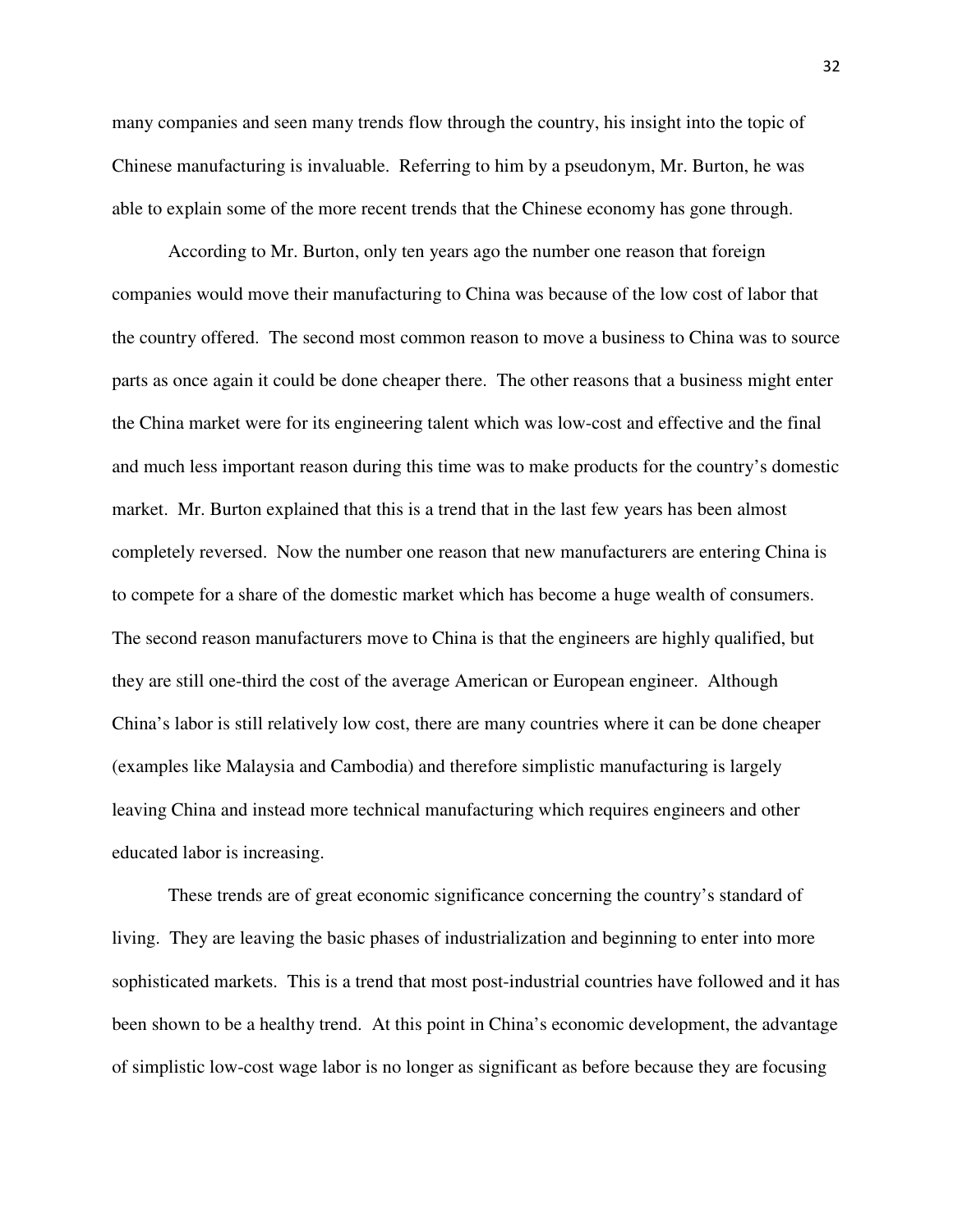on other methods for remaining globally competitive, but many sources have indicated that it was this advantage that brought the initial influx of industrial jobs into this country that was once strongly rural. Working conditions were not the best during the initial phases of growth, but the information above indicates that conditions have gotten much better and that they are projected to continue to rise.

#### **Japan: A developed economy**

Modern Japan had a second ascension of industry. Pre-WWII the country had been extremely modern and industrialized for its time, but for many years after this war it suffered. It received an estimated 500 million USD per year from 1950 to 1970 of aid from the United States to help rebuild (Loaiza, Rivas, & Rangel, 2008). In order to build their country and re-create their economy, Japan found itself in a unique situation. It was a country that was willing to work at a very low labor cost and therefore it could compete with other developing nations through this advantage. On the other hand, it had the high labor productivity that was equal to any fully developed nation (Drucker, 1987). Japan was able to do many of the more intense industrial processes that during this time only developed nations had the infrastructure and technology to do, yet Japan had the cost advantage and it could therefore do it at a cheaper rate. By 1965, Japan had surpassed its era of post-War rehabilitation and begun a period of high economic growth (Hara, 2011). This is why Japan focused on exporting labor-intensive technological products like the cars which is an industry that Japan developed in the rebuilding period after WWII. In other developed countries, these types of industries already had unionized workers and so Japan was able to gain a large market share through competitive pricing (Drucker, 1987).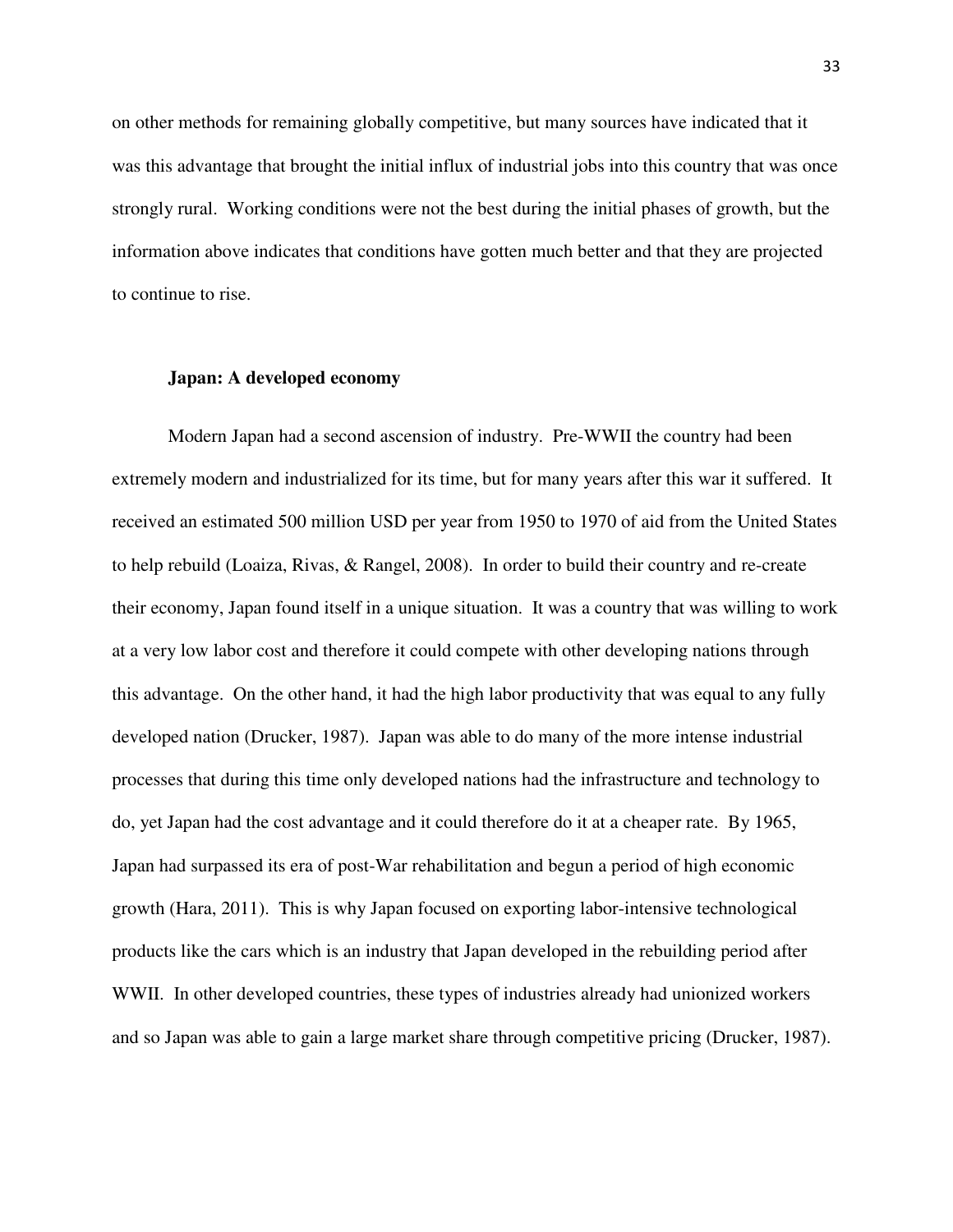Japan was the leader of the Asia-economic boom that has become so influential in the last 30 years (Loaiza, Rivas, & Rangel, 2008).

By the 1980s, Japan's economy had become the second largest economy in the world and with that came a demand for higher quality of life (The World Bank, 2012). Labor became unionized and therefore more costly, but Japan found ways to remain competitive through excellent management development and factory automation (Loaiza, Rivas, & Rangel, 2008). Japan's economy is still the third largest in the world and although its growth in recent years has become much slower, it is considered to be one of the world's most developed nations. Like the previous examples of Vietnam and the People's Republic of China, Japan used low-cost labor in conditions that were not ideal to create a competitive labor market. This was most definitely not the only reason that the Japanese economy expanded exponentially, but it is an important factor that cannot be over-looked. Also, much like China, Japan had a twenty year period before 1973 where the average economic growth was around 9.1% and then Japan had a more stable twenty years after 1973 where the economic had a more steady growth rate of around 3.8% each year (Hara, 2011). It appears that China has been following a similar trend.

Quality of life of the people of Japan was largely affected by increased jobs and income in the country. From 1955 to 1975, the amount of people registered in the "lower" strata of the income bracket greatly declined while those registered in the "middle" income bracket increased by 75% during this time (Hara, 2011). This marks the trend from the Japanese industry using very low-cost labor to the Japanese increasing wages and obtaining better jobs to create a healthy middle class. As would be expected, with the growth of the middle class, education increased and the mortality rate decreased. One interesting factor for Japan is that overall, the Gini rate decreased slightly from 1955 to 1995 showing that there was less income disparity between the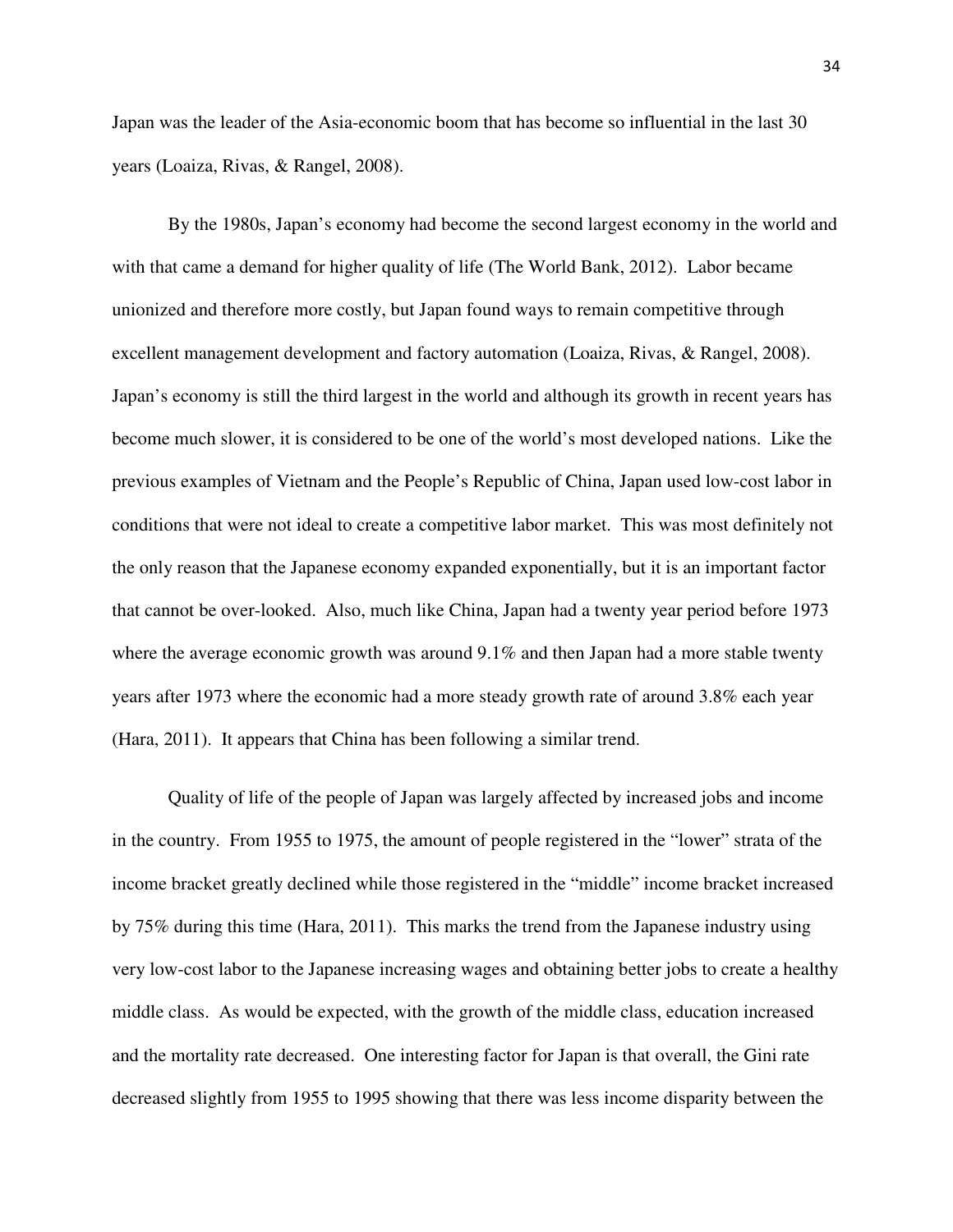rich in the poor over time (Hara, 2011). This is contra to the trends seen in China and Vietnam and it can be largely attributed to the wealth of the Japanese middle class.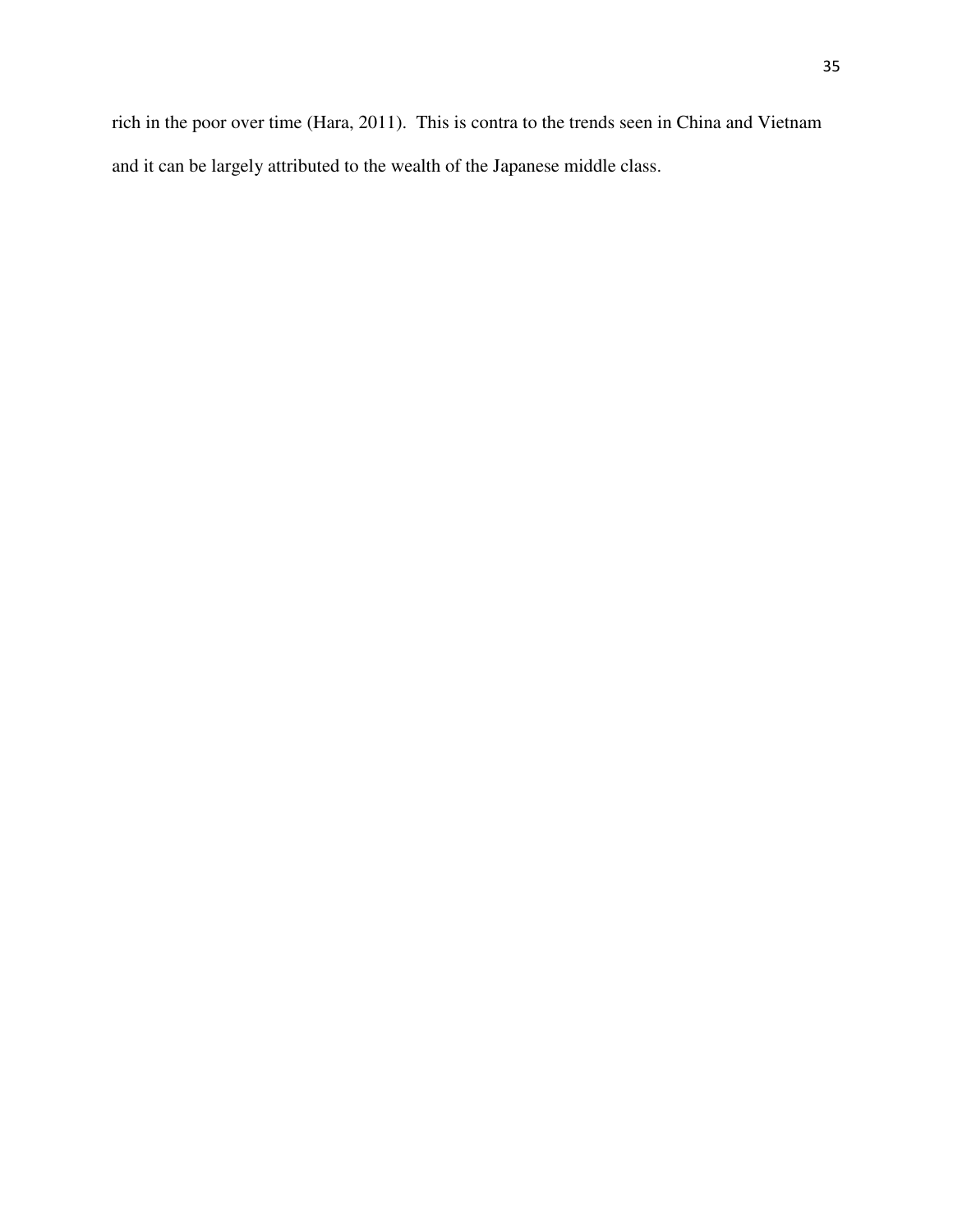#### **Charts:**

The Chinese, Vietnamese, and Japanese have all been discussed in detail through the information above. Trends were identified from the countries and examined. Below are seen two charts which list the Gross National Income per person for the countries that were recently discussed: Vietnam, China, and Japan. Unlike GDP, GNI per capita indicates the average of how much an individual in a particular country is receiving each year. The statistics begin in 1990 and continue through 2011. The charts were created using information from the World Bank website (2012), which compiles global data. Income per year is measured as a standard of current United States dollars.

It can be seen in the first chart that all three countries have experienced a growth in GNI over the last 11 years and that even during the recession of 2008, the industrializing countries of China and Vietnam maintained growth, although Japan (being a post-industrial country), did experience decline during this time.

The second chart is important because the first chart makes it appear that Japan has had greater GNI growth in recent years, but the second chart shows GNI per capita as a percentage of annual growth. Using this chart we see that China has maintained steady GNI growth rates since 1990 that are usually over 10% whereas Japan's growth has been much slower. The average percentage growth for Vietnam from 1990 to 2011 was 7.9%, for China it was 11.7%, and for Japan it was 3.3%. These increases in GNI of developing nations indicate a rise in income which would increase the population's ability to increase their quality of life.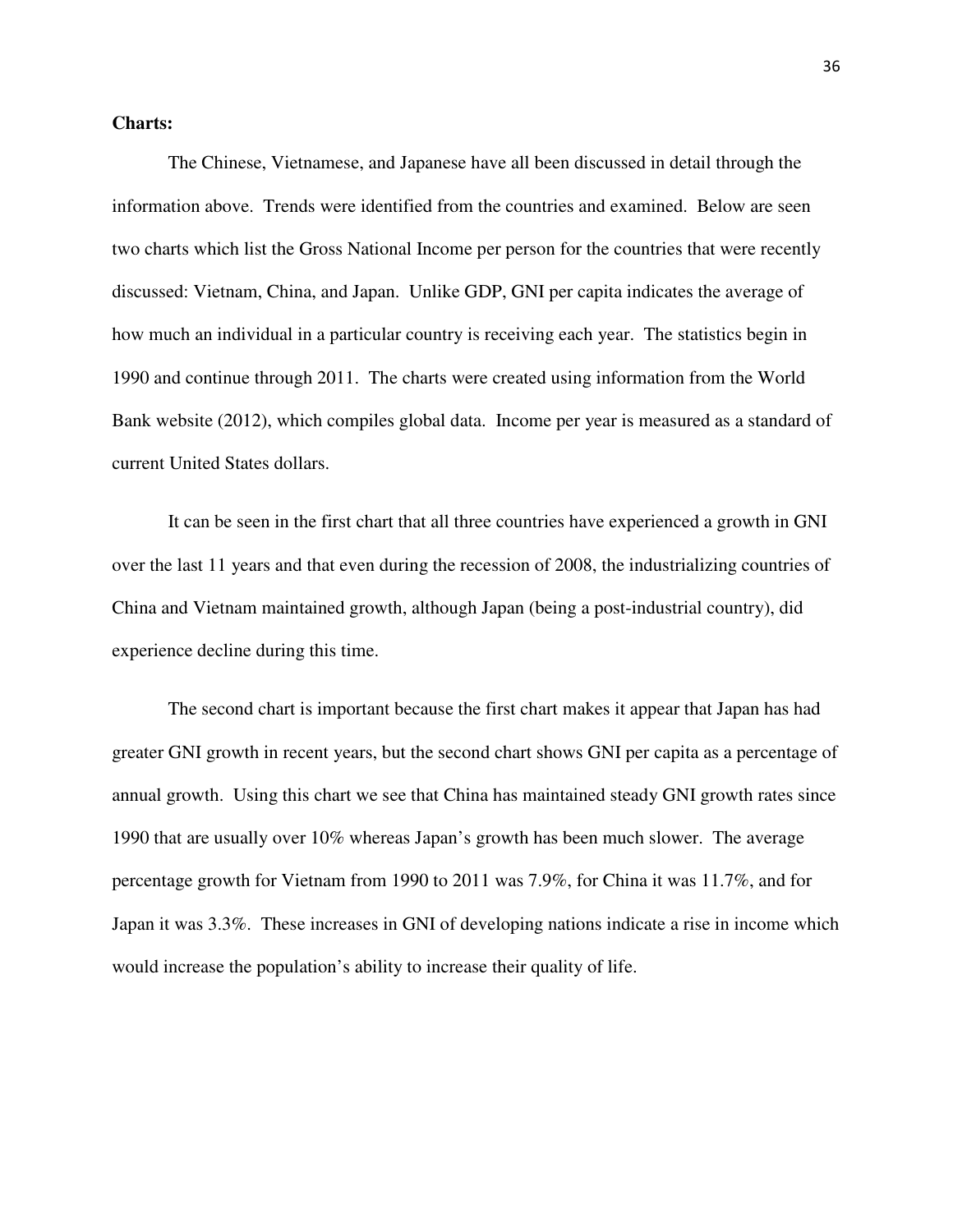

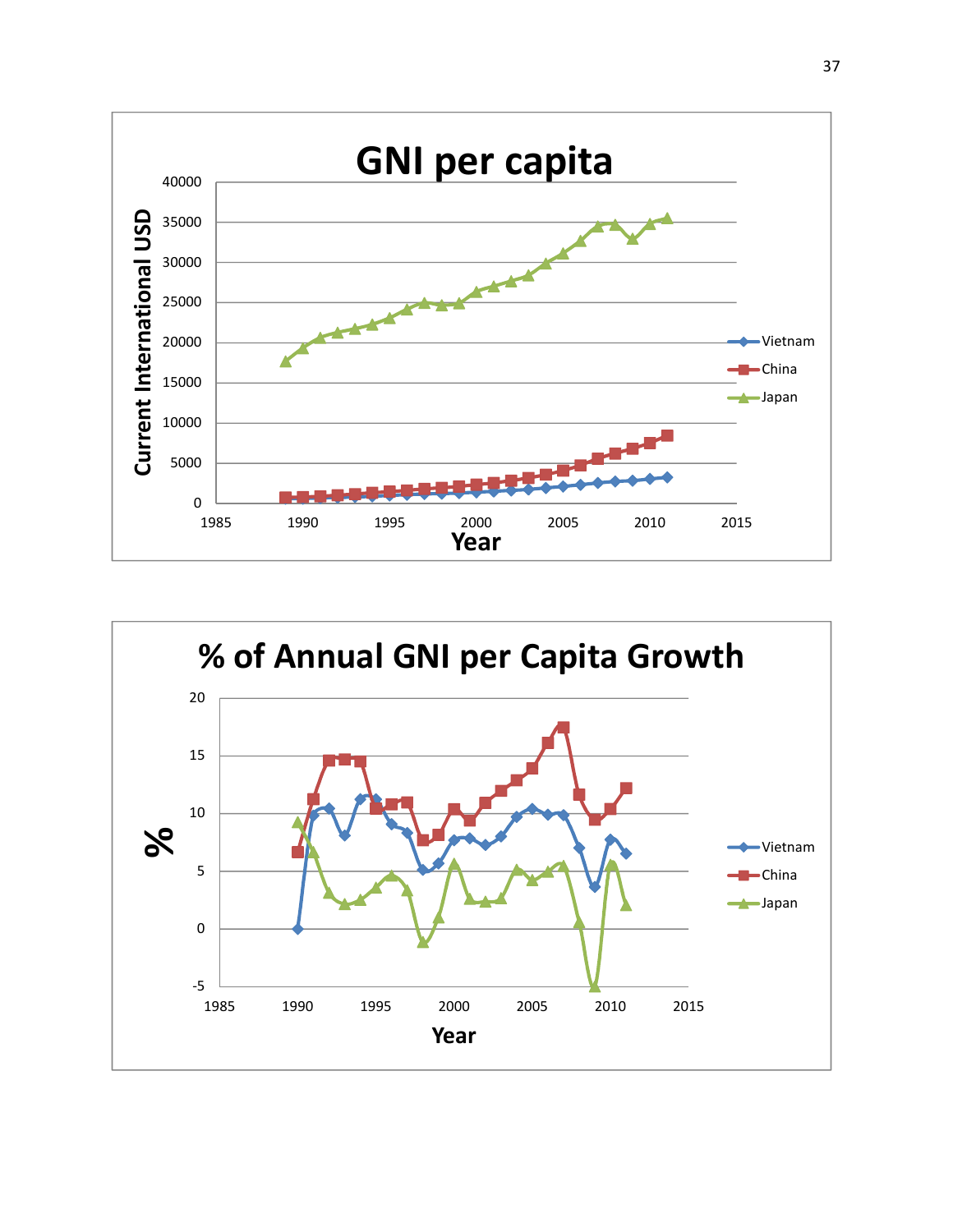#### **Conclusion:**

 The historical trends that have been indicated by the three countries of Vietnam, China, and Japan all indicate that these countries were able to achieve significant economic growth because of industrialization. Low cost labor was clearly not the only advantage that these countries had during their respective industrialization periods, but this thesis study has shown that it is of high significance. It was indicated that if a country uses low-cost labor to boost its economy, the conditions that the workers are in and the pay compensation itself are often not ideal. This is a sacrifice that often comes with economic growth and yet it is a sacrifice that can be justified if the low-wage laborers look to the future of their country and families because if economic growth occurs, then working conditions and general quality of life for the entire country will improve. This thesis does not seek to answer whether allowing tough working conditions and low payment is the right or wrong decision, it merely seeks to observe this trend and provoke the readers to decide for themselves whether sacrificing now can justify the creation of a better standard of living for a country's general population in the future.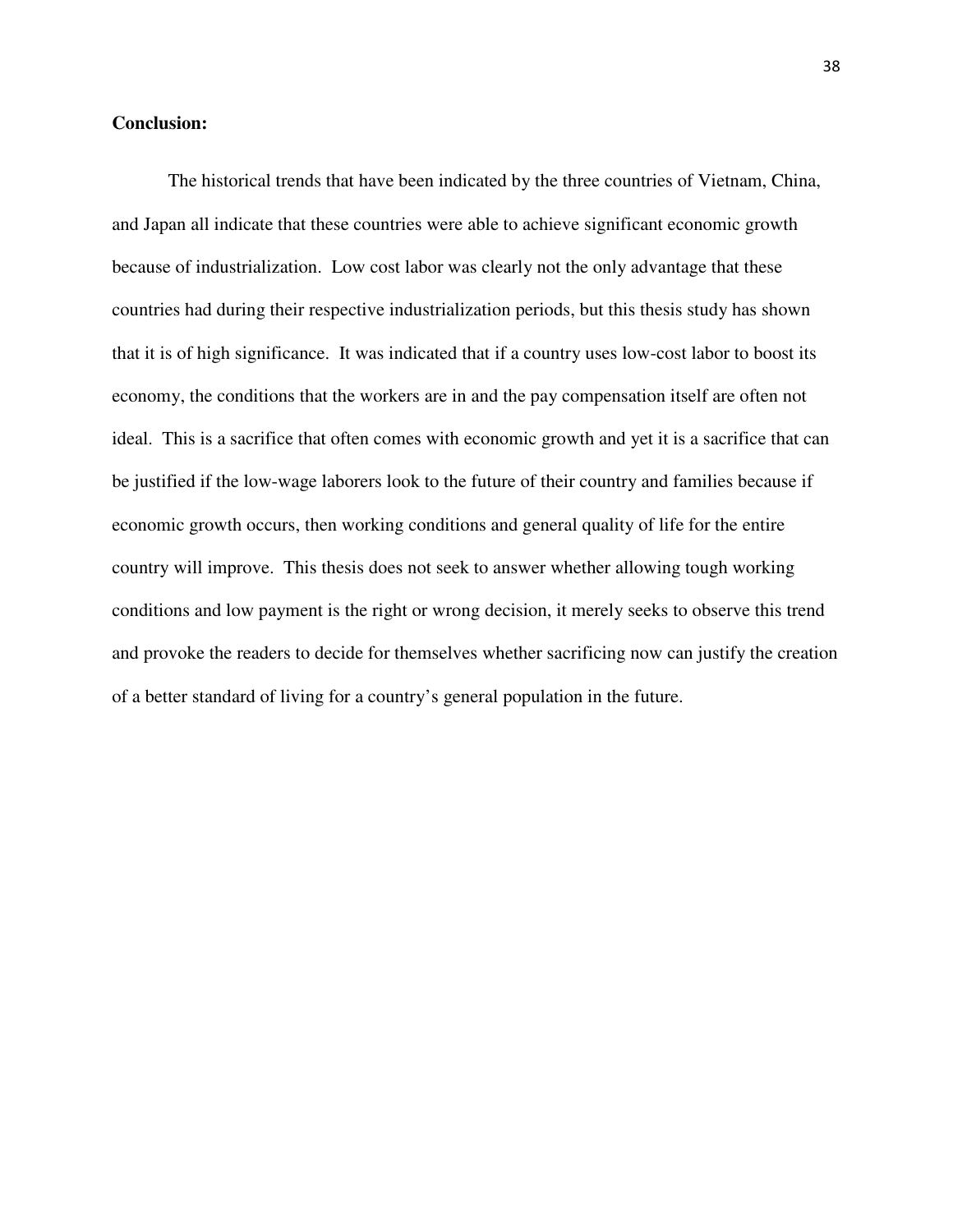#### **References**

- Antonides, G. (2007). Income evaluation and happiness in the case of an income decline. *Kyklos, 60,* 467-484. doi:10.1111/j.1467-6435.2007.00381
- Appelbaum, R. P., & Christerson, B. (1997). Cheap labor strategies and export-oriented industrialization: Some lessons from the Los Angeles/East Asia apparel connection. *International Journal of Urban & Regional Research*, *21*, 202-217. Retrieved from http://search.ebscohost.com/login.aspx?direct=true&db=a9h&AN=9707223190&site=ehos t-live
- Arnold, D. (2003). Philosophical foundations: Moral reasoning, human rights, and global labor practices. *In L. Hartman, D. Arnold, & R. E. Wokutch (Eds.), Rising above sweatshops: Innovative approaches to global labor challenges.* Westport, CT: Praeger.
- Arvidsson, A., Malossi, G., & Naro, S. (2010). Passionate work? Labour conditions in the Milan fashion industry. *Journal for Cultural Research*, *14*, 295-309. doi:10.1080/14797581003791503
- Balimunsi, H. K., Kaboggoza J. K., Abeli, S. W., Cavalli R. R., & Agea, J. G. (2011). Working conditions and productivity of logging companies in mafuga forest plantation, western Uganda. *Journal of Tropical Forest Science, 23, 232-238.* Retrieved from http://search.ebscohost.com.seu.idm.oclc.org/login.aspx?direct=true&db=a9h&AN=64155 354&site=ehost-live
- Berg, M. (2007). The genesis of 'useful knowledge'. *History of Science.* 45, 123-133. Retrieved from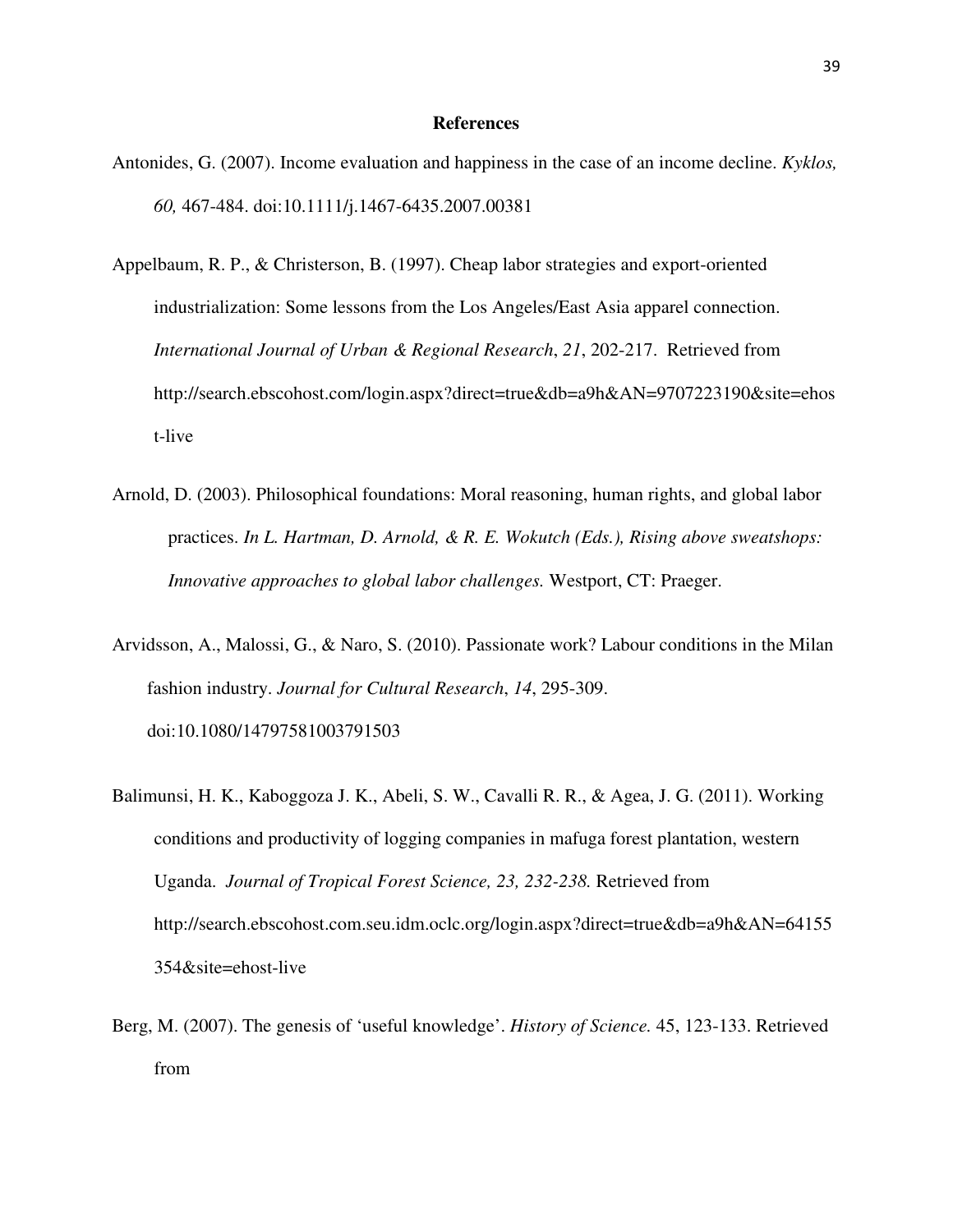http://search.ebscohost.com.seu.idm.oclc.org/login.aspx?direct=true&db=ofm&AN=25413 532&site=ehost-live

- Brady, D., Kaya, Y., & Beckfield, J. (2007). Reassessing the effect of economic growth on wellbeing in less-developed countries, 1980–2003. *Studies in Comparative International Development*, *42*, 1-35. doi:10.1007/s12116-007-9003-7
- Bye, P & Mounier, A. (1996). Growth patterns and the history of industrialization. *International Social Science Journal.* 48, 537. Retrieved from http://search.ebscohost.com.seu.idm.oclc.org/login.aspx?direct=true&db=a9h&AN=97021 63342& site=ehost-live
- Dixon, C. (2003). Developmental lessons of the Vietnamese transitional economy. *Progress in Development Studies, 3,* 287-306. Retrieved from http://search.ebscohost.com.seu.idm.oclc.org/login.aspx?direct=true&db=a9h&AN=11386 071&site=ehost-live
- Drucker, P. (1987). Japan's Choices. *Foreign Affairs, 65,* 923-941. Retrieved from http://search.ebscohost.com/login.aspx?direct=true&db=a9h&AN=12479391&site=ehostlive
- Firebaugh, G. (2004). Does industrialization no longer benefit poor countries? A comment on Arrighi, Silver, and Brewer, 2003. *Studies in Comparative International Development.* 39, 99-105. Retrieved from http://search.ebscohost.com.seu.idm.oclc.org/login.aspx?direct=true&db=a9h&AN=14022
	- 851&site=ehost-live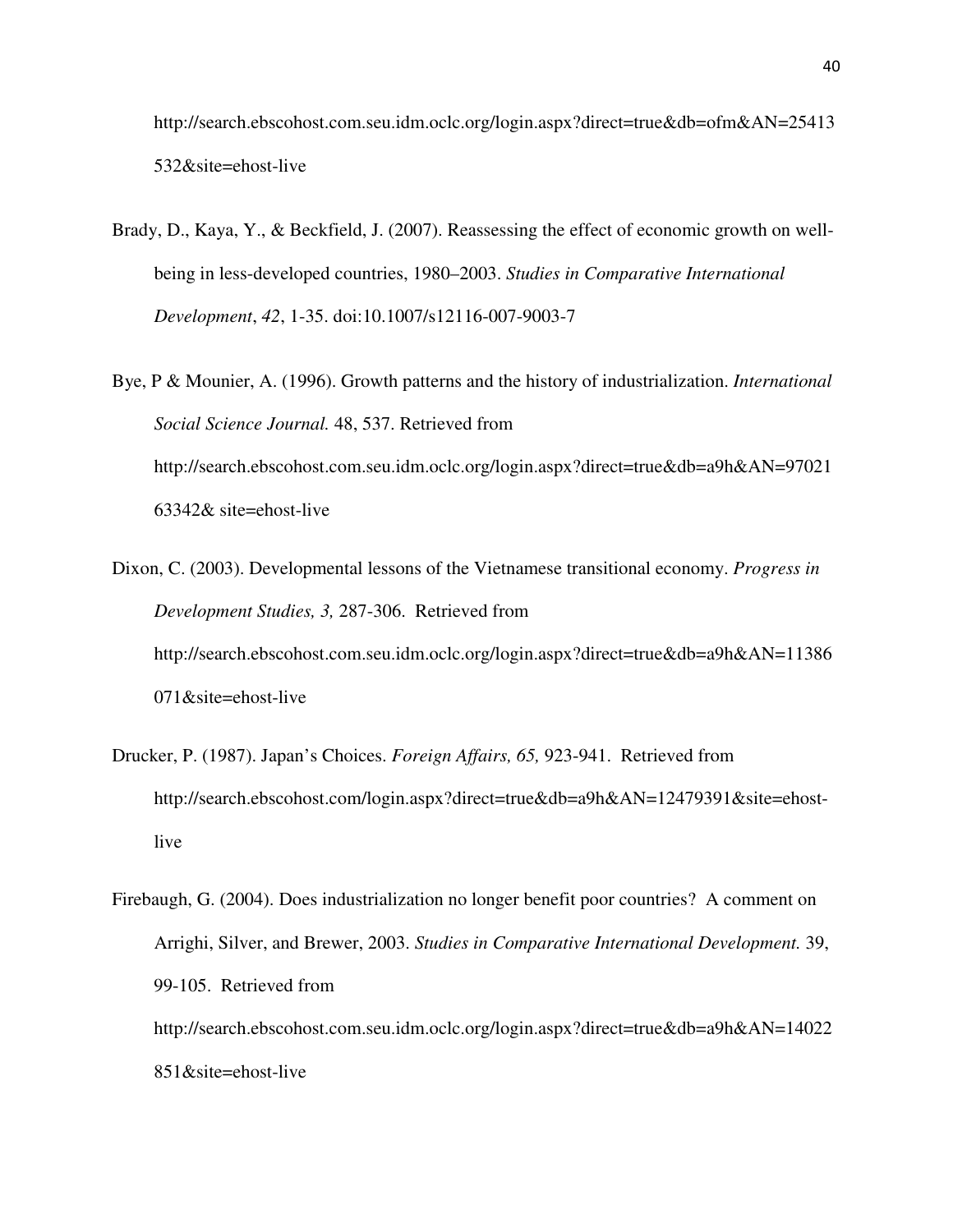- Fehige, C., & Frank, R. H. (2010). Feeling our way to the common good: utilitarianism and the moral sentiments. *Monist, 93,* 141-165. Retrieved from http://search.ebscohost.com.seu.idm.oclc.org/login.aspx?direct=true&db=a9h&AN=50285 043&site=ehost-live
- Hara, J. (2011). An overview of social stratification and inequality study in Japan: Towards a 'Mature Society Perspective'. *Asian Journal of Social Science, 39*, 9-29. doi:10.1163/156853111X549821

Hayek, F. A. (1944). *The Road to Serfdom.* Chicago: University of Chicago Press

- Inkeles, A. (1993). Industrialization, modernization and the quality of life. *International Journal of Comparative Sociology (Brill Academic Publishers)*, *34*, 1-23. Retrieved from http://www.brill.nl.seu.idm.oclc.org/m\_catalogue.asp?sub=3
- Johnson, B. (2010). An upthrust into barbarism: Coal, trauma, and origins of the modern self, 1885-1991. *Journal of American Culture, 33*, 265-279. doi:10.111/j.1542-734x.2010.00751
- Kay, C. (2002). Why East Asia overtook Latin America: agrarian reform, industrialization and development. *Third World Quarterly,* 23, 1073-1102. doi: 10.1080.01436590220000366449
- Lallukka, T., Rahkonen, O., Lahelma E., & Arber, S. (2010). Sleep complaints in middle-aged women and men: the contribution of working conditions and work-family conflicts. *Journal of Sleep Research, 19*, 466-477. doi:10.1111/j.1365-2869.2010.00821.x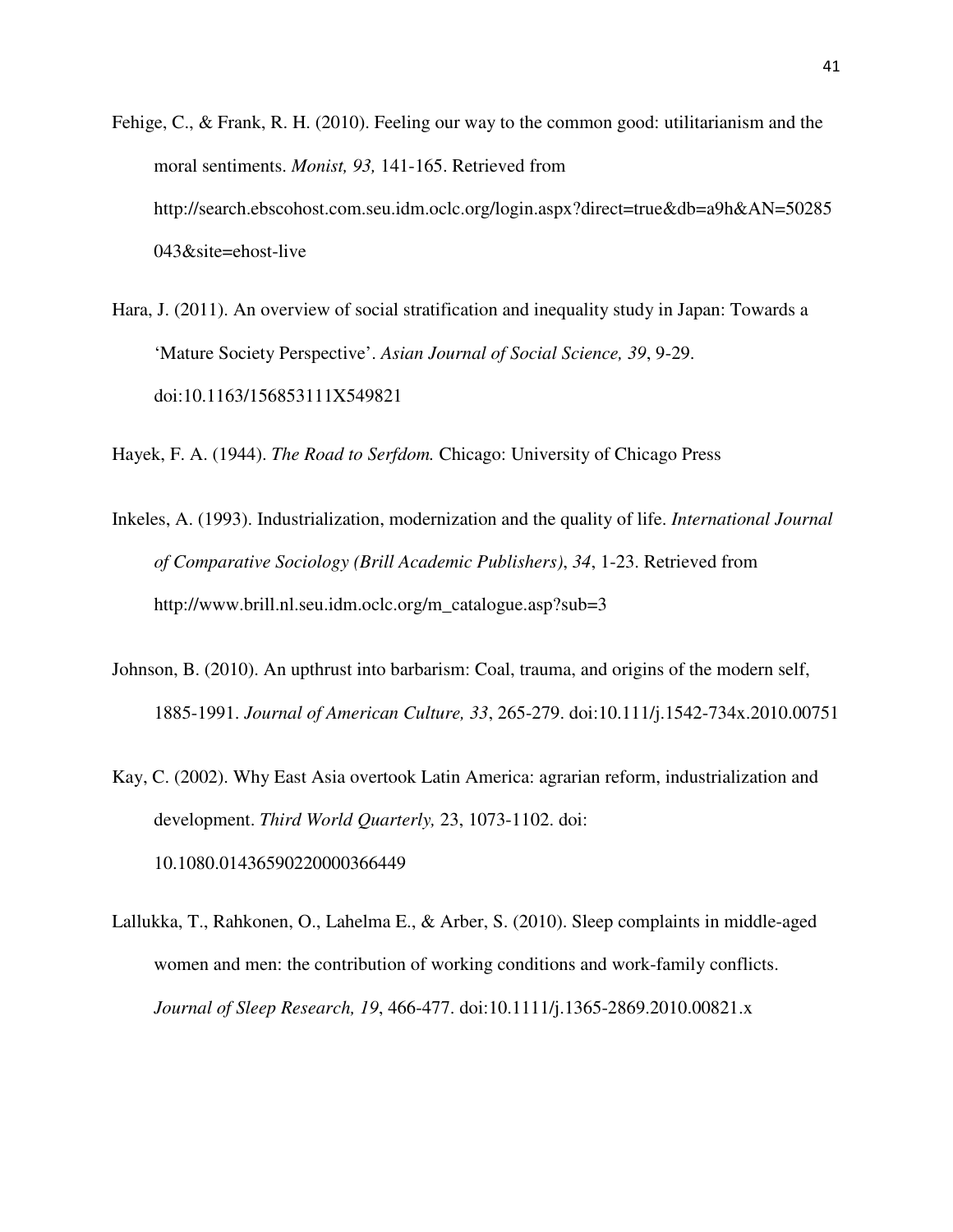Li, B., & Zhong, Y. (2009). How did China's transitions impact people's welfare benefits in the Reform Era?. *Journal of Contemporary China, 18,* 813-829. doi:10.1080/10670560903174606\

Loaiza, B. M., Rivas, M.F., & Rangel, D. J. (2008). Los efectos socials de la industrializacion en Japon. *Portes: Revista Mexicana de Estudios Sobre la Cuenca del Pacifico.* 2, 75-86. Retrieved from http://search.ebscohost.com/login.aspx?direct=true&db=a9h&AN=49314785&site=ehostlive

Mantsios, G. (2010). Vietnam at the crossroads: Labor in transition. *New Labor Forum (Murphy Institute), 19,* 66-76. Retrieved from http://search.ebscohost.com.seu.idm.oclc.org/login.aspx?direct=true&db=a9h&AN=49548 499&site=ehost-live

- Nguyen, T., & Ezaki, M. (2005). Regional economic integration and its impacts on growth, poverty and income distribution: The case of Vietnam. *Review of Urban & Regional Development Studies, 17,* 197-215. doi:10.1111/j.1467-940X.2005.00104.x
- Phelps, N. A., & Ozawa, T. T. (2003). Contrasts in agglomeration: Proto-industrial, industrial, and post industrial forms compared. *Progress in Human Geography, 27,* 583. doi:10.1191/0309132503ph44oa
- Powell, B., & Zwolinski, M. (2012). The ethical and economic case against sweatshop labor: A critical assessment. *Journal of Business Ethics*, *107*, 449-472. doi: 10.1007/s10551-011- 1058-8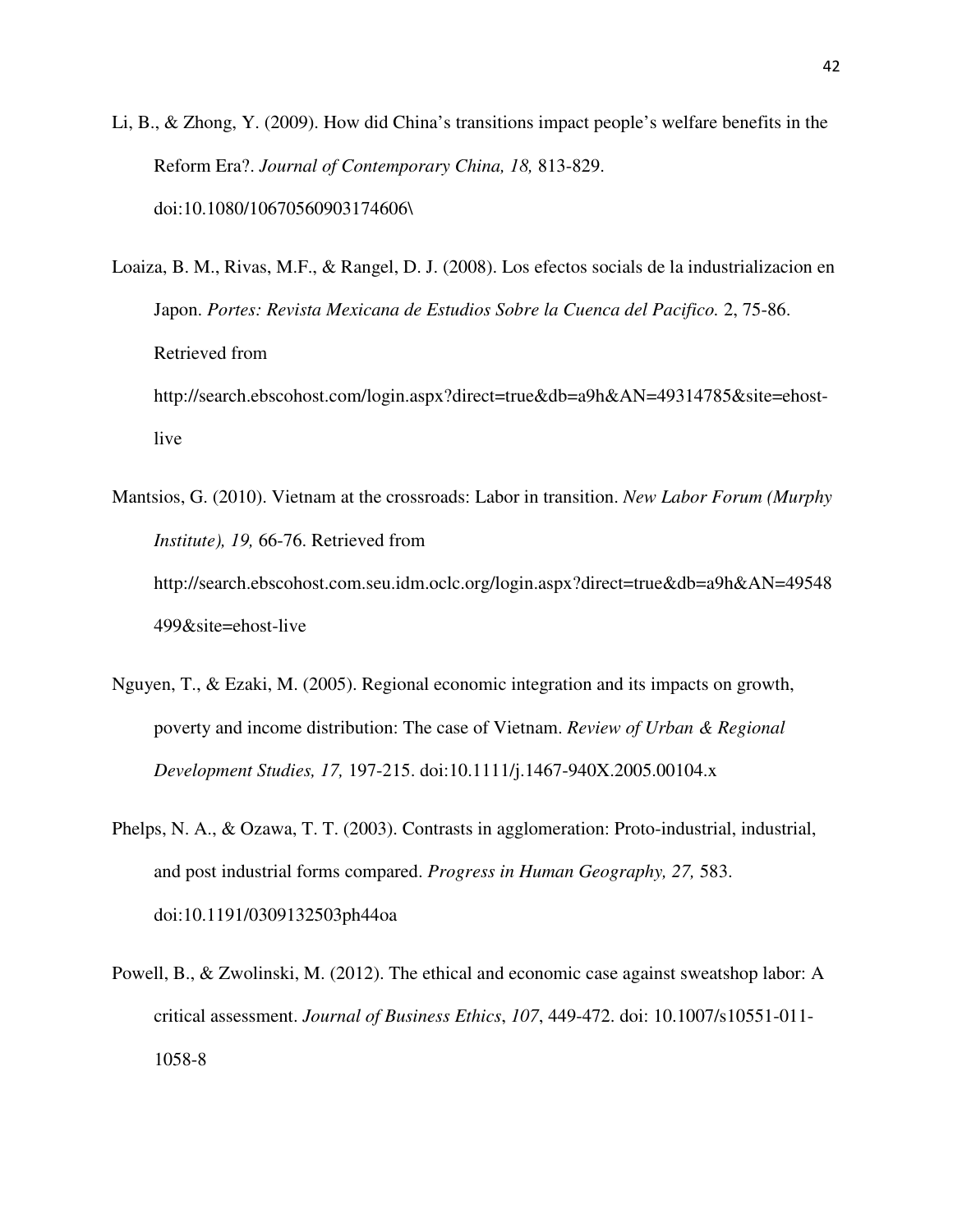- Richter, L. M., Panday, S., Swart, T. M., & Norris, S. A. (2009). Adolescents in the city: Material and social living conditions in Johannesburg–Soweto, South Africa. *Urban Forum*, *20*, 319-334. doi:10.1007/s12132-009-9065
- Sun, H., & Dutta, D. (1997). China's economic growth during 1984-93: a case of regional dualism. *Third World Quarterly, 18,* 843-864. doi:10.1080/01436599714623

The World Bank Group. (2012). Data by Country. *The World Bank.* Retrieved from http://data.worldbank.org/country

- Tsai,W . (1989). Social changes under the impacts of economic transformation in Taiwan: From industrialization to modernization during the post-World War II era. *Studies in Comparative International Development , 24*, 24. Retrieved from http://search.ebscohost.com/login.aspx?direct=true&db=a9h&AN=6969387&site=ehostlive
- Van der Veen, R. (2010). Demography, social structure and learning through life. *International Journal of Lifelong Education, 29,* 415-425. doi: 10.1080/02601370.2010.488804
- Waghorn, G., Chant, D., Lloyd, C., & Harris, M. (2009). Labour market conditions, labour force activity and prevalence of psychiatric disorders. *Social Psychiatry & Psychiatric Epidemiology*, *44*, 171-178. doi:10.1007/s00127-008-0429-7
- Wagstaff, A. (2009). Reranking and pro-poor growth: Decompositions for China and Vietnam. *Journal of Development Studies*, *45*, 1403-1425. doi:10.1080/00220380902890227